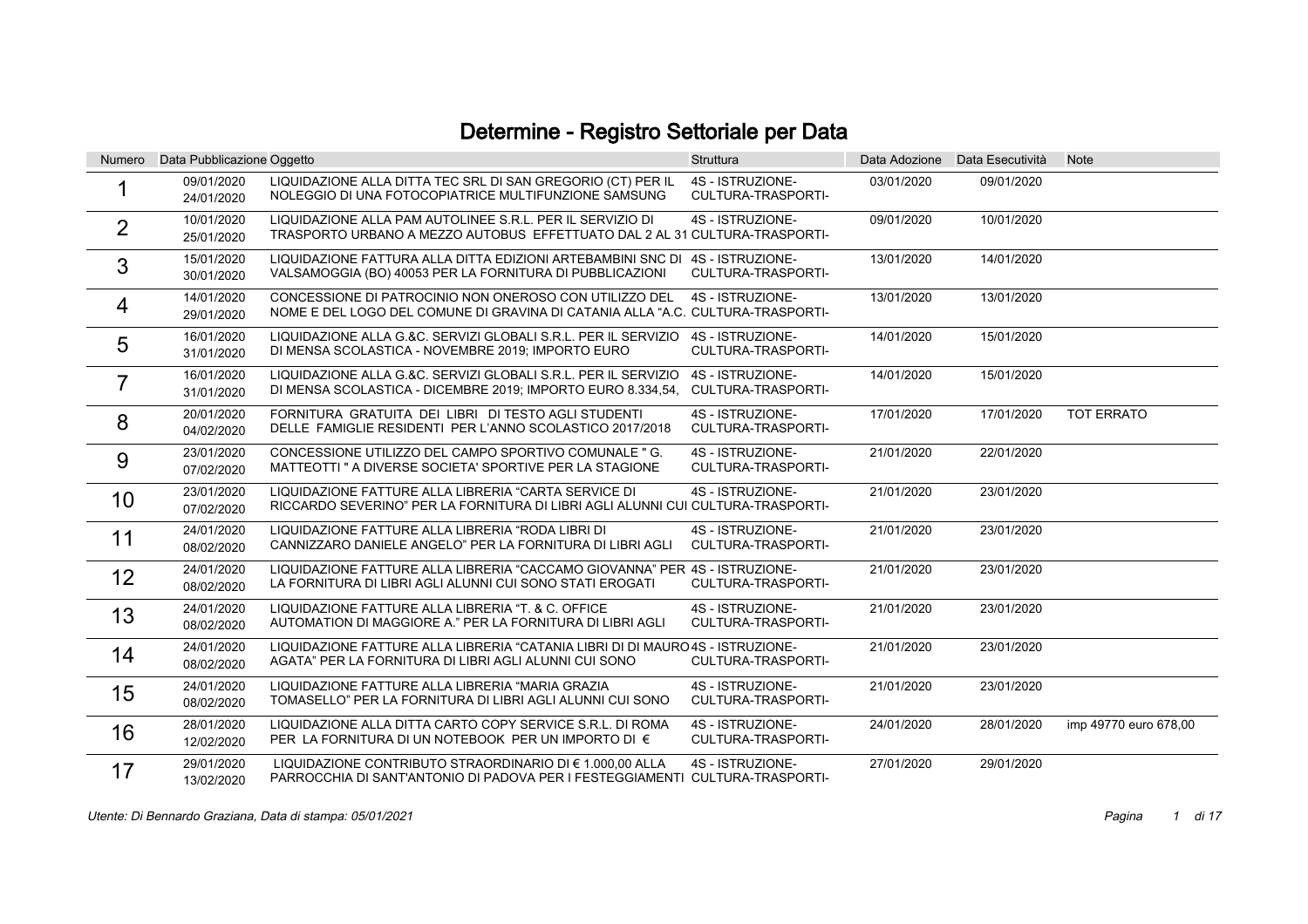| <b>Numero</b> | Data Pubblicazione Oggetto |                                                                                                                                           | <b>Struttura</b>                              |            | Data Adozione Data Esecutività | <b>Note</b>     |
|---------------|----------------------------|-------------------------------------------------------------------------------------------------------------------------------------------|-----------------------------------------------|------------|--------------------------------|-----------------|
| 18            | 29/01/2020<br>13/02/2020   | LIQUIDAZIONE CONTRIBUTO STRAORDINARIO DI € 500.00 ALLA<br>PARROCCHIA DI SAN BERNARDO DI CHIARAVALLE PER IL                                | 4S - ISTRUZIONE-<br>CULTURA-TRASPORTI-        | 27/01/2020 | 29/01/2020                     |                 |
| 19            | 29/01/2020<br>13/02/2020   | LIQUIDAZIONE CONTRIBUTO STRAORDINARIO DI € 500.00 ALLA<br>PARROCCHIA DI SAN PAOLO DI GRAVINA DI CATANIA PER I                             | 4S - ISTRUZIONE-<br><b>CULTURA-TRASPORTI-</b> | 27/01/2020 | 29/01/2020                     |                 |
| 20            | 29/01/2020<br>13/02/2020   | LIQUIDAZIONE CONTRIBUTO STRAORDINARIO DI € 3.000.00<br>ALL'ASSOCIAZIONE CULTURALE "AMICI DELL'ARTE" PER IL IX°                            | 4S - ISTRUZIONE-<br>CULTURA-TRASPORTI-        | 27/01/2020 | 29/01/2020                     |                 |
| 22            | 04/02/2020<br>19/02/2020   | INDIVIDUAZIONE COMPENSO PER SPECIFICHE RESPONSABILITÀ<br>DEL PERSONALE INCARDINATO AL SERVIZIO 4° ANNO 2019                               | 4S - ISTRUZIONE-<br><b>CULTURA-TRASPORTI-</b> | 04/02/2020 | 04/02/2020                     |                 |
| 23            | 06/02/2020<br>21/02/2020   | VERSAMENTO SOMME DOVUTE ALLA REGIONE SICILIANA E ALLA<br>CITTA' METROPOLITANA DI CATANIA PER IL RILASCIO DELLE                            | 4S - ISTRUZIONE-<br>CULTURA-TRASPORTI-        | 04/02/2020 | 05/02/2020                     |                 |
| 24            | 06/02/2020<br>21/02/2020   | LIQUIDAZIONE ALLA DITTA "FTP FORNITURE TECNICHE PIANOFORTI" 4S - ISTRUZIONE-<br>PER LA FORNITURA DI UNA SERRATURA CON STAFFA PER IL       | CULTURA-TRASPORTI-                            | 04/02/2020 | 06/02/2020                     |                 |
| 25            | 06/02/2020<br>21/02/2020   | CONCESSIONE DI PATROCINIO NON ONEROSO CON UTILIZZO DEL<br>NOME E DEL LOGO DEL COMUNE DI GRAVINA DI CATANIA ALLA                           | 4S - ISTRUZIONE-<br>CULTURA-TRASPORTI-        | 05/02/2020 | 05/02/2020                     |                 |
| 26            | 11/02/2020<br>26/02/2020   | LIQUIDAZIONE ALLA G.&C. SERVIZI GLOBALI S.R.L. PER IL SERVIZIO<br>DI MENSA SCOLASTICA - GENNAIO 2020, € 10.419,05 IVA INCL. CIG           | 4S - ISTRUZIONE-<br>CULTURA-TRASPORTI-        | 11/02/2020 | 11/02/2020                     |                 |
| 27            | 11/02/2020<br>26/02/2020   | LIQUIDAZIONE FATTURE ALLA LIBRERIA "OLYMPIA DI REFORGIATO<br>SALVATORE" PER LA FORNITURA DI LIBRI AGLI ALUNNI CUI SONO                    | 4S - ISTRUZIONE-<br><b>CULTURA-TRASPORTI-</b> | 11/02/2020 | 11/02/2020                     |                 |
| 28            | 11/02/2020<br>26/02/2020   | LIQUIDAZIONE FATTURE ALLA LIBRERIA "RODA LIBRI DI<br>CANNIZZARO DANIELE ANGELO" PER LA FORNITURA DI LIBRI AGLI                            | 4S - ISTRUZIONE-<br>CULTURA-TRASPORTI-        | 11/02/2020 | 11/02/2020                     |                 |
| 29            | 11/02/2020<br>26/02/2020   | LIQUIDAZIONE FATTURE ALLA LIBRERIA "CAVALLOTTO LIBRERIE S.R. 4S - ISTRUZIONE-<br>L." PER LA FORNITURA DI LIBRI AGLI ALUNNI CUI SONO STATI | CULTURA-TRASPORTI-                            | 11/02/2020 | 11/02/2020                     |                 |
| 30            | 11/02/2020<br>26/02/2020   | LIQUIDAZIONE FATTURE ALLA LIBRERIA "CARTA SERVICE DI<br>RICCARDO SEVERINO" PER LA FORNITURA DI LIBRI AGLI ALUNNI CUI CULTURA-TRASPORTI-   | 4S - ISTRUZIONE-                              | 11/02/2020 | 11/02/2020                     |                 |
| 31            | 13/02/2020<br>28/02/2020   | LIQUIDAZIONE FATTURE ALLA LIBRERIA "COOP ALLEANZA 3.0" PER<br>LA FORNITURA DI LIBRI AGLI ALUNNI CUI SONO STATI EROGATI                    | 4S - ISTRUZIONE-<br><b>CULTURA-TRASPORTI-</b> | 12/02/2020 | 12/02/2020                     | manca equitalia |
| 32            | 12/02/2020<br>27/02/2020   | LIQUIDAZIONE FATTURE ALLA LIBRERIA "COMAR DI GAETANO<br>CARUSO" PER LA FORNITURA DI LIBRI AGLI ALUNNI CUI SONO STATI CULTURA-TRASPORTI-   | 4S - ISTRUZIONE-                              | 11/02/2020 | 12/02/2020                     |                 |
| 33            | 13/02/2020<br>28/02/2020   | LIQUIDAZIONE DELLE SOMME DA EROGARE ALLE ISTITUZIONI<br>SCOLASTICHE A COMPLETAMENTO DELLA SOMMA ASSEGNATA                                 | 4S - ISTRUZIONE-<br>CULTURA-TRASPORTI-        | 11/02/2020 | 12/02/2020                     | EURO 2060,00    |
| 34            | 12/02/2020<br>27/02/2020   | LIQUIDAZIONE FATTURE ALLA LIBRERIA "T. & C. OFFICE<br>AUTOMATION DI MAGGIORE A." PER LA FORNITURA DI LIBRI AGLI                           | 4S - ISTRUZIONE-<br>CULTURA-TRASPORTI-        | 11/02/2020 | 12/02/2020                     |                 |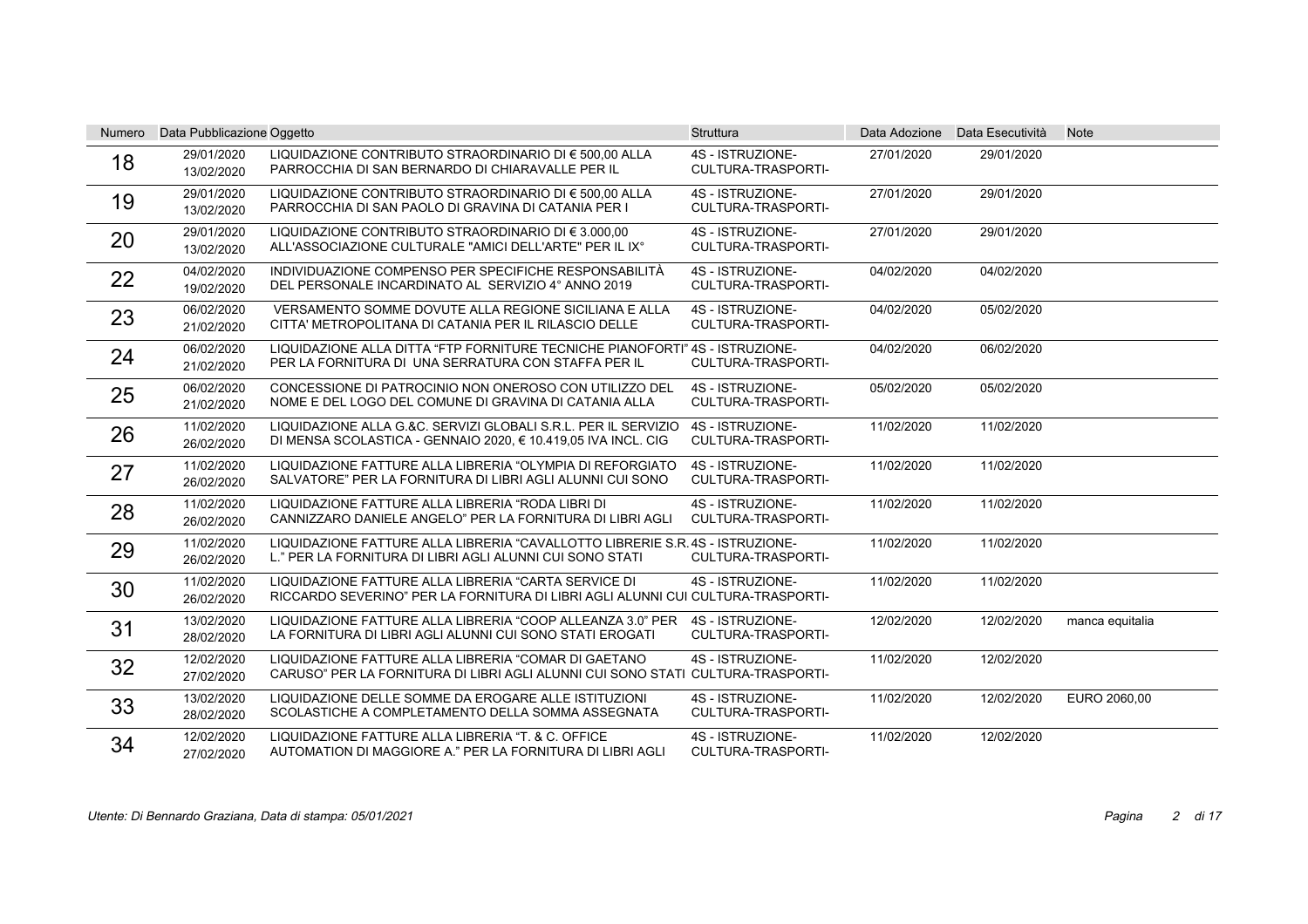| Numero | Data Pubblicazione Oggetto |                                                                                                                                                                       | <b>Struttura</b>                              |            | Data Adozione Data Esecutività | <b>Note</b> |
|--------|----------------------------|-----------------------------------------------------------------------------------------------------------------------------------------------------------------------|-----------------------------------------------|------------|--------------------------------|-------------|
| 35     | 14/02/2020<br>29/02/2020   | CONCESSIONE UTILIZZO DEL PALAZZETTO DELLO SPORT DI VIA<br>DON BOSCO A DIVERSE SOCIETA' SPORTIVE PER LA STAGIONE                                                       | 4S - ISTRUZIONE-<br>CULTURA-TRASPORTI-        | 12/02/2020 | 14/02/2020                     |             |
| 36     | 14/02/2020<br>29/02/2020   | LIQUIDAZIONE FATTURE ALLA LIBRERIA "COMAR DI GAETANO<br>CARUSO" PER LA FORNITURA DI LIBRI AGLI ALUNNI CUI SONO STATI CULTURA-TRASPORTI-                               | 4S - ISTRUZIONE-                              | 12/02/2020 | 14/02/2020                     |             |
| 37     | 14/02/2020<br>29/02/2020   | RIMBORSO DELLE SPESE DI TRASPORTO SCOLASTICO SOSTENUTE 4S - ISTRUZIONE-<br>DAGLI STUDENTI DELLA SCUOLA SECONDARIA DI II GRADO -                                       | CULTURA-TRASPORTI-                            | 13/02/2020 | 14/02/2020                     |             |
| 38     | 14/02/2020<br>29/02/2020   | CONCESSIONE DI PATROCINIO ALL'INIZIATIVA DELL'O.D.V. "<br>ASSOCIAZIONE VOLONTARI GRAVINA IN LOCO " PER LA                                                             | 4S - ISTRUZIONE-<br><b>CULTURA-TRASPORTI-</b> | 14/02/2020 | 14/02/2020                     |             |
| 39     | 14/02/2020<br>29/02/2020   | PIANO PREVENTIVO DI DETTAGLIO DEL 4° SERVIZIO IN MATERIA DI<br>PREVENZIONE DELLA CORRUZIONE - ANNO 2020                                                               | 4S - ISTRUZIONE-<br>CULTURA-TRASPORTI-        | 14/02/2020 | 14/02/2020                     |             |
| 40     | 20/02/2020<br>06/03/2020   | LIQUIDAZIONE FATTURE ALLA LIBRERIA "CARTA SERVICE DI<br>RICCARDO SEVERINO" PER LA FORNITURA DI LIBRI AGLI ALUNNI CUI CULTURA-TRASPORTI-                               | 4S - ISTRUZIONE-                              | 19/02/2020 | 20/02/2020                     |             |
| 41     | 19/02/2020<br>05/03/2020   | CONCESSIONE DI PATROCINIO NON ONEROSO CON UTILIZZO DEL<br>NOME E DEL LOGO DEL COMUNE DI GRAVINA DI CATANIA ALLA SOC. CULTURA-TRASPORTI-                               | 4S - ISTRUZIONE-                              | 19/02/2020 | 19/02/2020                     |             |
| 42     | 21/02/2020<br>07/03/2020   | LIQUIDAZIONE FATTURE ALLA LIBRERIA "MARIA GRAZIA<br>TOMASELLO" PER LA FORNITURA DI LIBRI AGLI ALUNNI CUI SONO                                                         | 4S - ISTRUZIONE-<br><b>CULTURA-TRASPORTI-</b> | 21/02/2020 | 21/02/2020                     |             |
| 43     | 21/02/2020<br>07/03/2020   | LIQUIDAZIONE CONTRIBUTO ORDINARIO DI € 5.000.00 CONCESSO<br>ALL'ASSOCIAZIONE "GRAVINA ARTE" PER LE SPESE DA QUESTA                                                    | 4S - ISTRUZIONE-<br><b>CULTURA-TRASPORTI-</b> | 21/02/2020 | 21/02/2020                     |             |
| 44     | 27/02/2020<br>13/03/2020   | LIQUIDAZIONE FATTURE ALLA LIBRERIA "OLYMPIA DI REFORGIATO<br>SALVATORE" PER LA FORNITURA DI LIBRI AGLI ALUNNI CUI SONO                                                | 4S - ISTRUZIONE-<br>CULTURA-TRASPORTI-        | 26/02/2020 | 26/02/2020                     |             |
| 45     | 03/03/2020<br>18/03/2020   | LIQUIDAZIONE FATTURE ALLA LIBRERIA "COOP ALLEANZA 3.0" PER<br>LA FORNITURA DI LIBRI AGLI ALUNNI CUI SONO STATI EROGATI                                                | 4S - ISTRUZIONE-<br>CULTURA-TRASPORTI-        | 02/03/2020 | 02/03/2020                     |             |
| 46     | 03/03/2020<br>18/03/2020   | ATTO DI ORGANIZZAZIONEDELLE ATTIVITÀ E COMPETENZE<br>ATTRIBUITE AL SERVIZIO 4° " ISTRUZIONE - CULTURA - BIBLIOTECA - CULTURA-TRASPORTI-                               | 4S - ISTRUZIONE-                              | 03/03/2020 | 03/03/2020                     |             |
| 47     | 10/03/2020<br>25/03/2020   | LIQUIDAZIONE ALL'I.N.P.S. PER INTERVENTO SOSTITUTIVO AI SENSI 4S - ISTRUZIONE-<br>DEL D.P.R. N. 207/2010, ART. 4 COMMA 2 E ART. 31 LEGGE N.98/2013 CULTURA-TRASPORTI- |                                               | 10/03/2020 | 10/03/2020                     |             |
| 48     | 12/03/2020<br>27/03/2020   | LIQUIDAZIONE ALLA G.&C. SERVIZI GLOBALI S.R.L. PER IL SERVIZIO<br>DI MENSA SCOLASTICA - FEBBRAIO 2020, € 9.375,04 IVA INCL. CIG                                       | 4S - ISTRUZIONE-<br>CULTURA-TRASPORTI-        | 10/03/2020 | 11/03/2020                     |             |
| 49     | 13/03/2020<br>28/03/2020   | LIQUIDAZIONE FATTURE ALLA LIBRERIA "CARTA SERVICE DI<br>RICCARDO SEVERINO" PER LA FORNITURA DI LIBRI AGLI ALUNNI CUI CULTURA-TRASPORTI-                               | 4S - ISTRUZIONE-                              | 11/03/2020 | 12/03/2020                     |             |
| 50     | 13/03/2020<br>28/03/2020   | LIQUIDAZIONE FATTURE ALLA LIBRERIA "CATANIA LIBRI DI DI MAURO 4S - ISTRUZIONE-<br>AGATA" PER LA FORNITURA DI LIBRI AGLI ALUNNI CUI SONO                               | CULTURA-TRASPORTI-                            | 12/03/2020 | 12/03/2020                     |             |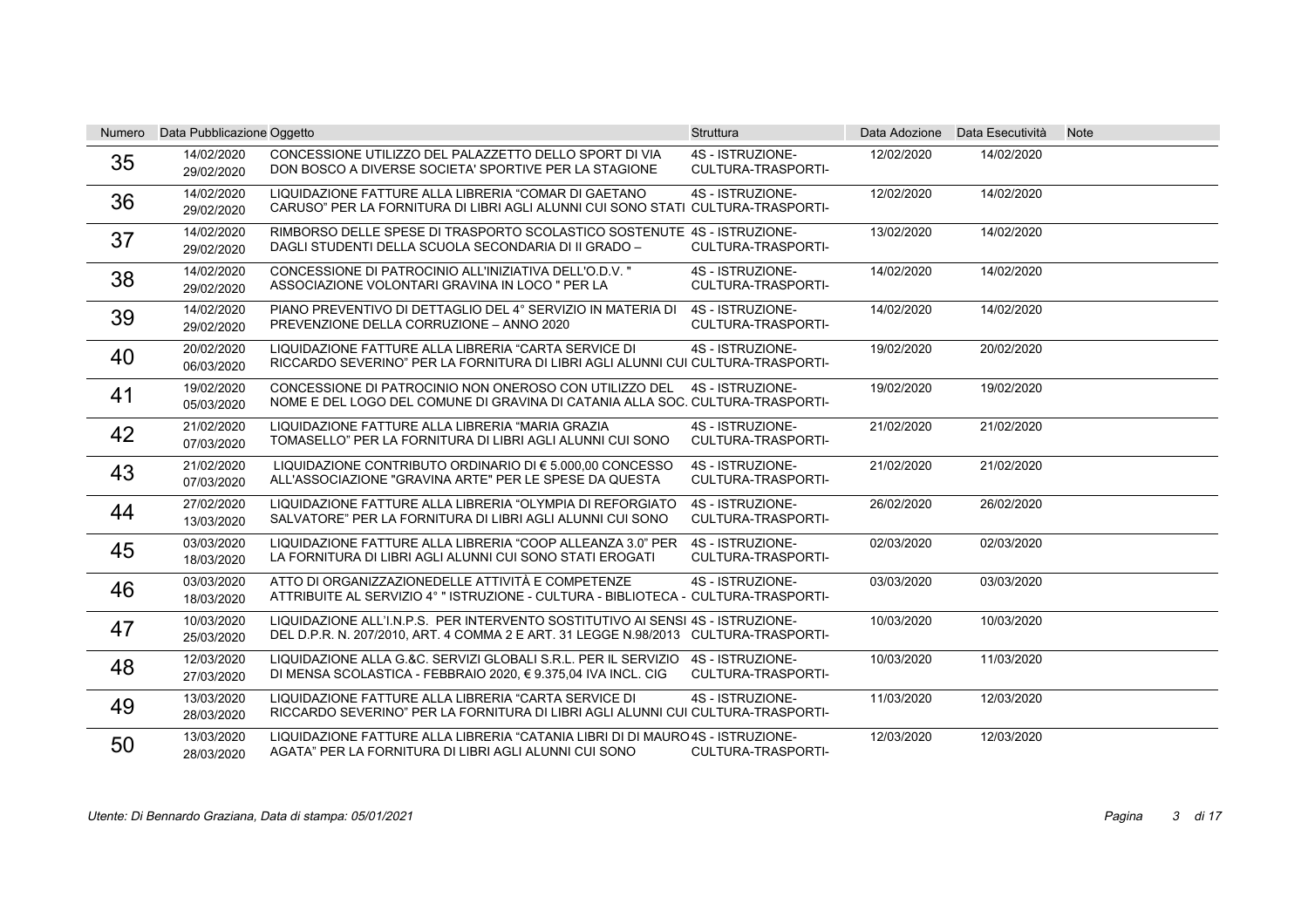| Numero | Data Pubblicazione Oggetto |                                                                                                                                                   | <b>Struttura</b>                              |            | Data Adozione Data Esecutività | <b>Note</b>                       |
|--------|----------------------------|---------------------------------------------------------------------------------------------------------------------------------------------------|-----------------------------------------------|------------|--------------------------------|-----------------------------------|
| 51     | 13/03/2020<br>28/03/2020   | LIQUIDAZIONE FATTURE ALLA LIBRERIA "AGATA ANNA RACITI" PER<br>LA FORNITURA DI LIBRI AGLI ALUNNI CUI SONO STATI EROGATI                            | 4S - ISTRUZIONE-<br><b>CULTURA-TRASPORTI-</b> | 12/03/2020 | 12/03/2020                     |                                   |
| 52     | 18/03/2020<br>02/04/2020   | LIQUIDAZIONE IN QUOTA PARTE ALLA ASSOCIAZIONE<br>DILETTANTISTICA JUNIOR CATANIA PER IL PROGETTO DEL                                               | 4S - ISTRUZIONE-<br><b>CULTURA-TRASPORTI-</b> | 12/03/2020 | 13/03/2020                     |                                   |
| 53     | 23/03/2020<br>07/04/2020   | LIQUIDAZIONE IN QUOTA PARTE ALLA ASSOCIAZIONE SPORTIVA<br>DILETTANTISTICA PROJETTI TENNIS TEAM PER IL PROGETTO DEL                                | 4S - ISTRUZIONE-<br><b>CULTURA-TRASPORTI-</b> | 20/03/2020 | 23/03/2020                     |                                   |
| 54     | 31/03/2020<br>15/04/2020   | EMERGENZA SANITARIA DA COVID-19: ACCESSO A MODALITÀ DI<br>"LAVORO AGILE" PER I DIPENDENTI DEL 4° SERVIZIO E                                       | 4S - ISTRUZIONE-<br>CULTURA-TRASPORTI-        | 31/03/2020 | 31/03/2020                     |                                   |
| 55     | 06/04/2020<br>21/04/2020   | LIQUIDAZIONE ALLA PAM AUTOLINEE S.R.L. PER IL SERVIZIO DI<br>TRASPORTO URBANO A MEZZO AUTOBUS EFFETTUATO DAL 2 AL 31 CULTURA-TRASPORTI-           | 4S - ISTRUZIONE-                              | 02/04/2020 | 06/04/2020                     |                                   |
| 56     |                            | ** ANNULLATA ** CONCESSIONE DI CONTRIBUTI A DIVERSE<br>ASSOCIAZIONI PER L'ATTUAZIONE DEGLI INTERVENTI DI                                          | 4S - ISTRUZIONE-<br><b>CULTURA-TRASPORTI-</b> | 06/04/2020 | 06/04/2020                     |                                   |
| 57     | 07/04/2020<br>22/04/2020   | CONCESSIONE DI CONTRIBUTI A DIVERSE ASSOCIAZIONI PER<br>L'ATTUAZIONE DEGLI INTERVENTI DI PROTEZIONE CIVILE DI CUI                                 | 4S - ISTRUZIONE-<br>CULTURA-TRASPORTI-        | 07/04/2020 | 07/04/2020                     |                                   |
| 58     | 07/04/2020<br>22/04/2020   | CONCESSIONE DI PATROCINIO NON ONEROSO CON UTILIZZO DEL<br>NOME E DEL LOGO DEL COMUNE DI GRAVINA DI CATANIA ALLA S.R. CULTURA-TRASPORTI-           | 4S - ISTRUZIONE-                              | 07/04/2020 | 07/04/2020                     |                                   |
| 59     | 07/04/2020<br>22/04/2020   | LIQUIDAZIONE IN QUOTA PARTE ALLA DITTA FINBUC S.R.L. DI<br>FRASCATI (RM) PER € 600.00 IVA INCLUSA C.I.G. Z152A7DEB5                               | 4S - ISTRUZIONE-<br><b>CULTURA-TRASPORTI-</b> | 07/04/2020 | 07/04/2020                     |                                   |
| 60     | 07/04/2020<br>22/04/2020   | LIQUIDAZIONE ALLA G.&C. SERVIZI GLOBALI S.R.L. PER IL SERVIZIO<br>DI MENSA SCOLASTICA - MARZO 2020; IMPORTO EURO 1.662,69, CIG CULTURA-TRASPORTI- | 4S - ISTRUZIONE-                              | 07/04/2020 | 07/04/2020                     |                                   |
| 61     | 07/04/2020<br>22/04/2020   | CONTRIBUTI A DIVERSE ASSOCIAZIONI PER L'ATTUAZIONE DEGLI<br>INTERVENTI DI PROTEZIONE CIVILE DI CUI ALL'ORDINANZA DELLA                            | 4S - ISTRUZIONE-<br>CULTURA-TRASPORTI-        | 07/04/2020 | 07/04/2020                     | <b>IMP 50104 EURO</b><br>11200,00 |
| 62     | 09/04/2020<br>24/04/2020   | EMERGENZA SANITARIA DA COVID-19: PROSECUZIONE MODALITÀ DI 4S - ISTRUZIONE-<br>"LAVORO AGILE" PER I DIPENDENTI DEL 4° SERVIZIO 4-17 APRILE         | CULTURA-TRASPORTI-                            | 09/04/2020 | 09/04/2020                     |                                   |
| 63     | 16/04/2020<br>01/05/2020   | AFFIDAMENTO DELLA STAMPA E FORNITURA DI QUATTROMILA<br>BUONI PASTO EX ORDINANZA PROTEZIONE CIVILE 658/2020 ALLE                                   | 4S - ISTRUZIONE-<br><b>CULTURA-TRASPORTI-</b> | 15/04/2020 | 16/04/2020                     |                                   |
| 64     | 20/04/2020<br>05/05/2020   | EMERGENZA SANITARIA DA COVID-19: PROSECUZIONE MODALITÀ DI 4S - ISTRUZIONE-<br>"LAVORO AGILE" PER I DIPENDENTI DEL 4° SERVIZIO 20-30 APRILE        | <b>CULTURA-TRASPORTI-</b>                     | 20/04/2020 | 20/04/2020                     |                                   |
| 65     | 23/04/2020<br>08/05/2020   | LIQUIDAZIONE ALLA DITTA GRAFICHE ZAPPALÁ S.N.C. DI BELPASSO 4S - ISTRUZIONE-<br>(CT) PER € 488,00 (IVA INCLUSA) PER LA FORNITURA DI 4.000         | CULTURA-TRASPORTI-                            | 22/04/2020 | 23/04/2020                     |                                   |
| 66     | 23/04/2020<br>08/05/2020   | LIQUIDAZIONE ALLA DITTA DITTA GALATI ANTONINO DI GRAVINA DI<br>CATANIA (CT) DI € 252,54 (IVA INCLUSA) PER IL NOLEGGIO DI UNA CULTURA-TRASPORTI-   | 4S - ISTRUZIONE-                              | 22/04/2020 | 23/04/2020                     |                                   |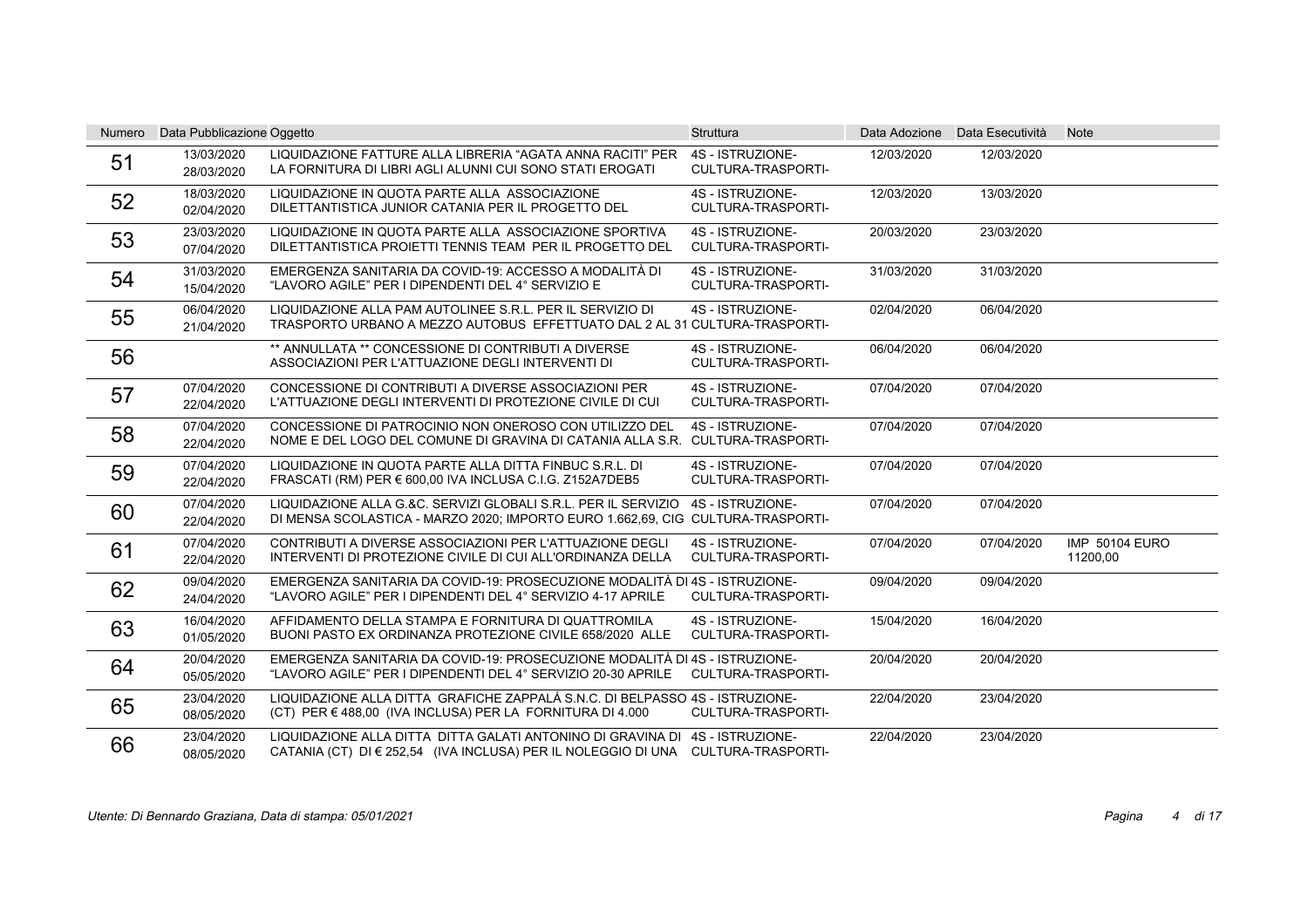| <b>Numero</b> | Data Pubblicazione Oggetto |                                                                                                                                                                  | <b>Struttura</b>                              |            | Data Adozione Data Esecutività | <b>Note</b>           |
|---------------|----------------------------|------------------------------------------------------------------------------------------------------------------------------------------------------------------|-----------------------------------------------|------------|--------------------------------|-----------------------|
| 67            | 23/04/2020<br>08/05/2020   | LIQUIDAZIONE IN QUOTA PARTE ALLA ASSOCIAZIONE<br>DILETTANTISTICA JUNIOR CATANIA PER IL PROGETTO DEL                                                              | 4S - ISTRUZIONE-<br>CULTURA-TRASPORTI-        | 22/04/2020 | 23/04/2020                     |                       |
| 68            | 24/04/2020<br>09/05/2020   | LIQUIDAZIONE FATTURE ALLA LIBRERIA "COOP ALLEANZA 3.0" PER<br>LA FORNITURA DI LIBRI AGLI ALUNNI CUI SONO STATI EROGATI                                           | 4S - ISTRUZIONE-<br><b>CULTURA-TRASPORTI-</b> | 23/04/2020 | 24/04/2020                     |                       |
| 69            | 29/04/2020<br>14/05/2020   | LIQUIDAZIONE FATTURE ALLA LIBRERIA "MARIA GRAZIA<br>TOMASELLO" PER LA FORNITURA DI LIBRI AGLI ALUNNI CUI SONO                                                    | 4S - ISTRUZIONE-<br>CULTURA-TRASPORTI-        | 28/04/2020 | 28/04/2020                     |                       |
| 70            | 29/04/2020<br>14/05/2020   | LIQUIDAZIONE FATTURE ALLA LIBRERIA "COOP ALLEANZA 3.0" PER<br>LA FORNITURA DI LIBRI AGLI ALUNNI CUI SONO STATI EROGATI                                           | 4S - ISTRUZIONE-<br><b>CULTURA-TRASPORTI-</b> | 28/04/2020 | 28/04/2020                     |                       |
| 71            | 29/04/2020<br>14/05/2020   | LIQUIDAZIONE FATTURE ALLA LIBRERIA "CATANIA LIBRI DI DI MAURO 4S - ISTRUZIONE-<br>AGATA" PER LA FORNITURA DI LIBRI AGLI ALUNNI CUI SONO                          | <b>CULTURA-TRASPORTI-</b>                     | 28/04/2020 | 28/04/2020                     |                       |
| 72            | 29/04/2020<br>14/05/2020   | LIQUIDAZIONE FATTURE ALLA LIBRERIA "LA PAGLIA DI MORGANO<br>STEFANO" PER LA FORNITURA DI LIBRI AGLI ALUNNI CUI SONO                                              | 4S - ISTRUZIONE-<br><b>CULTURA-TRASPORTI-</b> | 28/04/2020 | 28/04/2020                     |                       |
| 73            | 30/04/2020<br>15/05/2020   | LIQUIDAZIONE A SALDO CONTRIBUTO ALL'ASSOCIAZIONE ADRA<br>VOLONTARI ODV PER L'ATTUAZIONE DEGLI INTERVENTI DI                                                      | 4S - ISTRUZIONE-<br>CULTURA-TRASPORTI-        | 30/04/2020 | 30/04/2020                     |                       |
| 74            | 04/05/2020<br>19/05/2020   | LIQUIDAZIONE FATTURE ALLA LIBRERIA "OLYMPIA DI REFORGIATO<br>SALVATORE" PER LA FORNITURA DI LIBRI AGLI ALUNNI CUI SONO                                           | 4S - ISTRUZIONE-<br>CULTURA-TRASPORTI-        | 30/04/2020 | 04/05/2020                     |                       |
| 75            | 04/05/2020<br>19/05/2020   | LIQUIDAZIONE FATTURE ALLA LIBRERIA "VIVISCUOLA SRL" PER LA<br>FORNITURA DI LIBRI AGLI ALUNNI CUI SONO STATI EROGATI BUONI CULTURA-TRASPORTI-                     | 4S - ISTRUZIONE-                              | 30/04/2020 | 04/05/2020                     |                       |
| 76            | 07/05/2020<br>22/05/2020   | PAGAMENTO ALL'INP.S. PER INTERVENTO SOSTITUTIVO AI SENSI 4S - ISTRUZIONE-<br>DEL D.P.R. N. 207/2010, ART. 4 COMMA 2 E ART. 31 LEGGE N.98/2013 CULTURA-TRASPORTI- |                                               | 06/05/2020 | 07/05/2020                     |                       |
| 77            | 05/05/2020<br>20/05/2020   | LIQUIDAZIONE ALLA PAM AUTOLINEE S.R.L. PER IL SERVIZIO DI<br>TRASPORTO URBANO A MEZZO AUTOBUS EFFETTUATO DALL'1 AL                                               | 4S - ISTRUZIONE-<br><b>CULTURA-TRASPORTI-</b> | 04/05/2020 | 05/05/2020                     |                       |
| 78            | 07/05/2020<br>22/05/2020   | LIQUIDAZIONE ALLA PAM AUTOLINEE S.R.L. PER IL SERVIZIO DI<br>TRASPORTO URBANO A MEZZO AUTOBUS EFFETTUATONEI MESI DI CULTURA-TRASPORTI-                           | 4S - ISTRUZIONE-                              | 06/05/2020 | 07/05/2020                     |                       |
| 79            | 08/05/2020<br>23/05/2020   | LIQUIDAZIONE A SALDO CONTRIBUTO ALL'ASSOCIAZIONE DELLA<br>CROCE ROSSA ITALIANA - COMITATO DI MASCALUCIA ODV- PER                                                 | 4S - ISTRUZIONE-<br><b>CULTURA-TRASPORTI-</b> | 07/05/2020 | 08/05/2020                     | imp 50104 euro 100,00 |
| 80            | 12/05/2020<br>27/05/2020   | AFFIDAMENTO DELLA STAMPA E FORNITURA DI ULTERIORI MILLE<br>BUONI SPESA EX ORDINANZA PROTEZIONE CIVILE 658/2020 ALLE                                              | 4S - ISTRUZIONE-<br>CULTURA-TRASPORTI-        | 08/05/2020 | 11/05/2020                     |                       |
| 81            | 12/05/2020<br>27/05/2020   | AFFIDAMENTO ALLA DITTA GALATI INTERVENTO DI RIPARAZIONE<br>DELLA FOTOCOPIATRICE MULTIFUNZIONE RICOH AFICIO 2020D IN                                              | 4S - ISTRUZIONE-<br>CULTURA-TRASPORTI-        | 08/05/2020 | 11/05/2020                     |                       |
| 82            | 11/05/2020<br>26/05/2020   | EMERGENZA SANITARIA DA COVID-19: PROSECUZIONE E NUOVE<br>MODALITÀ DI "LAVORO AGILE" PER I DIPENDENTI DEL 4° SERVIZIO                                             | 4S - ISTRUZIONE-<br>CULTURA-TRASPORTI-        | 08/05/2020 | 08/05/2020                     |                       |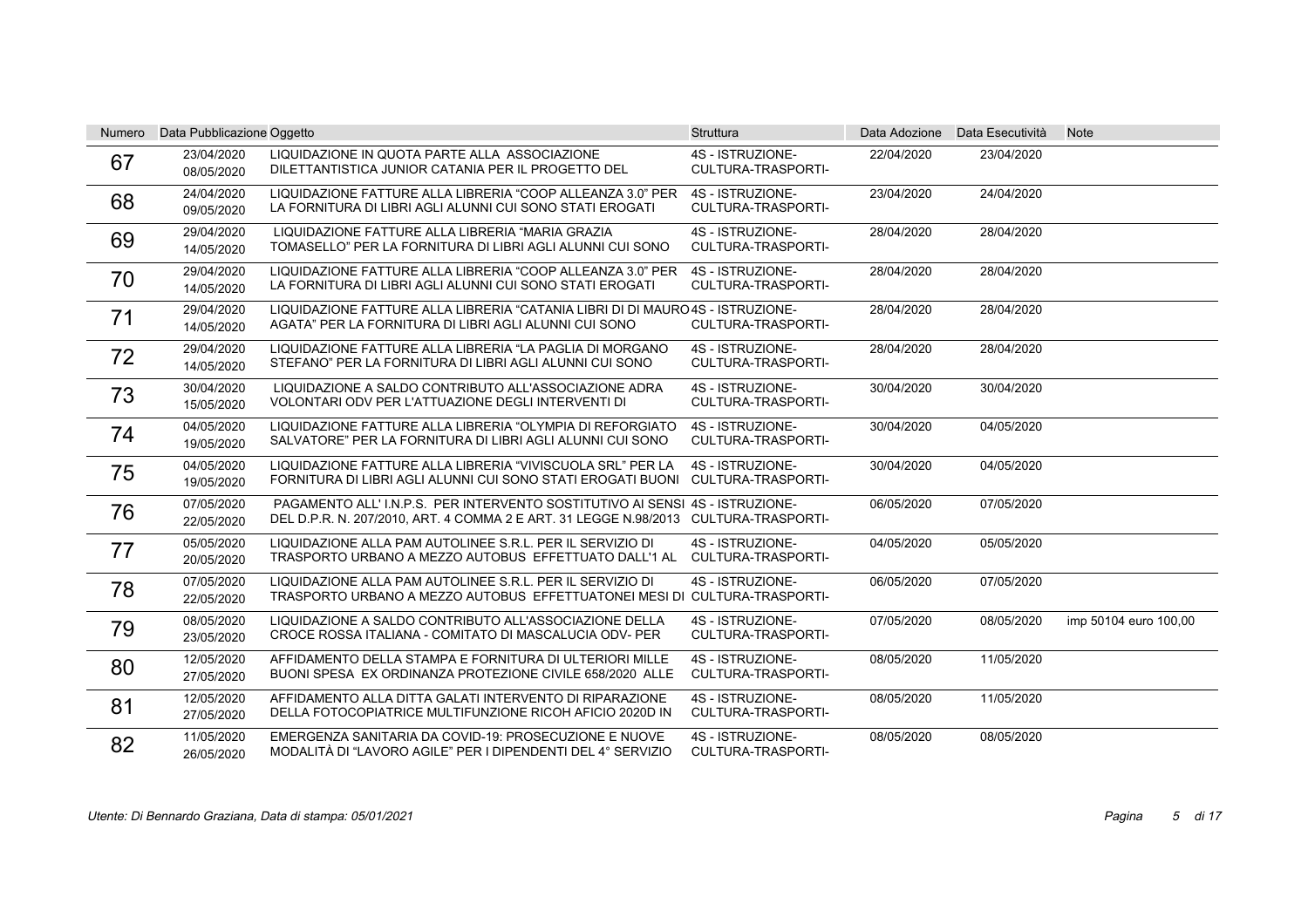| <b>Numero</b> | Data Pubblicazione Oggetto |                                                                                                                                                                  | <b>Struttura</b>                       |            | Data Adozione Data Esecutività | <b>Note</b> |
|---------------|----------------------------|------------------------------------------------------------------------------------------------------------------------------------------------------------------|----------------------------------------|------------|--------------------------------|-------------|
| 83            | 13/05/2020<br>28/05/2020   | LIQUIDAZIONE FATTURE ALLA "MEDIAL FRANCHISING S.R.L." PER LA 4S - ISTRUZIONE-<br>FORNITURA EFFETTUATA TRAMITE BUONI SPESA EMESSI AI SENSI CULTURA-TRASPORTI-     |                                        | 11/05/2020 | 13/05/2020                     |             |
| 84            | 15/05/2020<br>30/05/2020   | LIQUIDAZIONE ALLA DITTA GRAFICHE ZAPPALÁ S.N.C. DI BELPASSO 4S - ISTRUZIONE-<br>(CT) PER € 122.00 (IVA INCLUSA) PER LA FORNITURA DI ULTERIORI CULTURA-TRASPORTI- |                                        | 13/05/2020 | 15/05/2020                     |             |
| 85            | 15/05/2020<br>30/05/2020   | LIQUIDAZIONE A SALDO CONTRIBUTO ALLA CARITAS- PARROCCHIA 4S - ISTRUZIONE-<br>DI SAN PAOLO DI GRAVINA DI CATANIA PER L'ATTUAZIONE DEGLI                           | CULTURA-TRASPORTI-                     | 13/05/2020 | 15/05/2020                     |             |
| 86            | 15/05/2020<br>30/05/2020   | LIQUIDAZIONE A SALDO CONTRIBUTO ALLA CARITAS - PARROCCHIA 4S - ISTRUZIONE-<br>DI SAN BERNARDO DI CHIARAVALLE DI GRAVINA DI CATANIA PER                           | <b>CULTURA-TRASPORTI-</b>              | 13/05/2020 | 15/05/2020                     |             |
| 87            | 15/05/2020<br>30/05/2020   | LIQUIDAZIONE FATTURE ALLA "MEDIAL FRANCHISING S.R.L." PER LA 4S - ISTRUZIONE-<br>FORNITURA EFFETTUATA TRAMITE BUONI SPESA EMESSI AI SENSI CULTURA-TRASPORTI-     |                                        | 14/05/2020 | 15/05/2020                     |             |
| 88            | 18/05/2020<br>02/06/2020   | LIQUIDAZIONE FATTURE ALLA "AVICOLA SICILIANA S.R.L." PER LA<br>FORNITURA EFFETTUATA TRAMITE BUONI SPESA EMESSI AI SENSI CULTURA-TRASPORTI-                       | 4S - ISTRUZIONE-                       | 14/05/2020 | 15/05/2020                     |             |
| 91            | 19/05/2020<br>03/06/2020   | LIQUIDAZIONE FATTURE ALLA LIBRERIA "T. & C. OFFICE<br>AUTOMATION DI MAGGIORE A." PER LA FORNITURA DI LIBRI AGLI                                                  | 4S - ISTRUZIONE-<br>CULTURA-TRASPORTI- | 18/05/2020 | 19/05/2020                     |             |
| 92            | 19/05/2020<br>03/06/2020   | LIQUIDAZIONE FATTURE ALLA LIBRERIA "RODA LIBRI DI<br>CANNIZZARO DANIELE ANGELO" PER LA FORNITURA DI LIBRI AGLI                                                   | 4S - ISTRUZIONE-<br>CULTURA-TRASPORTI- | 18/05/2020 | 19/05/2020                     |             |
| 93            | 19/05/2020<br>03/06/2020   | LIQUIDAZIONE FATTURE ALLA LIBRERIA "CAVALLOTTO LIBRERIE S.R. 4S - ISTRUZIONE-<br>L." PER LA FORNITURA DI LIBRI AGLI ALUNNI CUI SONO STATI                        | CULTURA-TRASPORTI-                     | 19/05/2020 | 19/05/2020                     |             |
| 94            | 19/05/2020<br>03/06/2020   | BORSE DI STUDIO EX L. 10/03/2000 N° 62 PER GLI ALUNNI DELLE<br>SCUOLE PRIMARIE E SECONDARIE DI PRIMO GRADO A.S. 2014 /2015 CULTURA-TRASPORTI-                    | 4S - ISTRUZIONE-                       | 19/05/2020 | 19/05/2020                     |             |
| 95            | 20/05/2020<br>04/06/2020   | LIQUIDAZIONE ALLA DITTA GALATI ANTONINO PER RIPARAZIONE<br>FOTOCOPIATRICE RICOH AFICIO 2020D - € 267,18 IVA INCLUSA; C.I.G. CULTURA-TRASPORTI-                   | 4S - ISTRUZIONE-                       | 20/05/2020 | 20/05/2020                     |             |
| 96            | 21/05/2020<br>05/06/2020   | IMPEGNO SOMME PER IL PAGAMENTO ALLE LIBRERIE CHE HANNO 4S - ISTRUZIONE-<br>FORNITO LIBRI AGLI ALUNNI DELLE SCUOLE SECONDARIE DI PRIMO CULTURA-TRASPORTI-         |                                        | 21/05/2020 | 21/05/2020                     |             |
| 97            | 22/05/2020<br>06/06/2020   | IMPEGNO E ASSEGNAZIONE ALLE SCUOLE STATALI DI GRAVINA DI<br>CATANIA DELLE RISORSE NECESSARIE PER L'ACQUISTO DEL                                                  | 4S - ISTRUZIONE-<br>CULTURA-TRASPORTI- | 21/05/2020 | 22/05/2020                     |             |
| 98            | 25/05/2020<br>09/06/2020   | LIQUIDAZIONE A SALDO CONTRIBUTO ALLA CARITAS - PARROCCHIA 4S - ISTRUZIONE-<br>DI SANT'ANTONIO DI PADOVA PER L'ATTUAZIONE DEGLI INTERVENTI CULTURA-TRASPORTI-     |                                        | 22/05/2020 | 25/05/2020                     |             |
| 99            | 25/05/2020<br>09/06/2020   | CONTRIBUTO E ASSEGNAZIONE ALLE SCUOLE STATALI DI GRAVINA 4S - ISTRUZIONE-<br>DI CATANIA DELLE RISORSE NECESSARIE PER L'ACQUISTO DEL                              | CULTURA-TRASPORTI-                     | 22/05/2020 | 25/05/2020                     |             |
| 101           | 28/05/2020<br>12/06/2020   | EMERGENZA SANITARIA DA COVID-19: PROSECUZIONE MODALITÀ<br>DI "LAVORO AGILE" PER I DIPENDENTI DEL 4° SERVIZIO 25 MAGGIO / CULTURA-TRASPORTI-                      | 4S - ISTRUZIONE-                       | 28/05/2020 | 28/05/2020                     |             |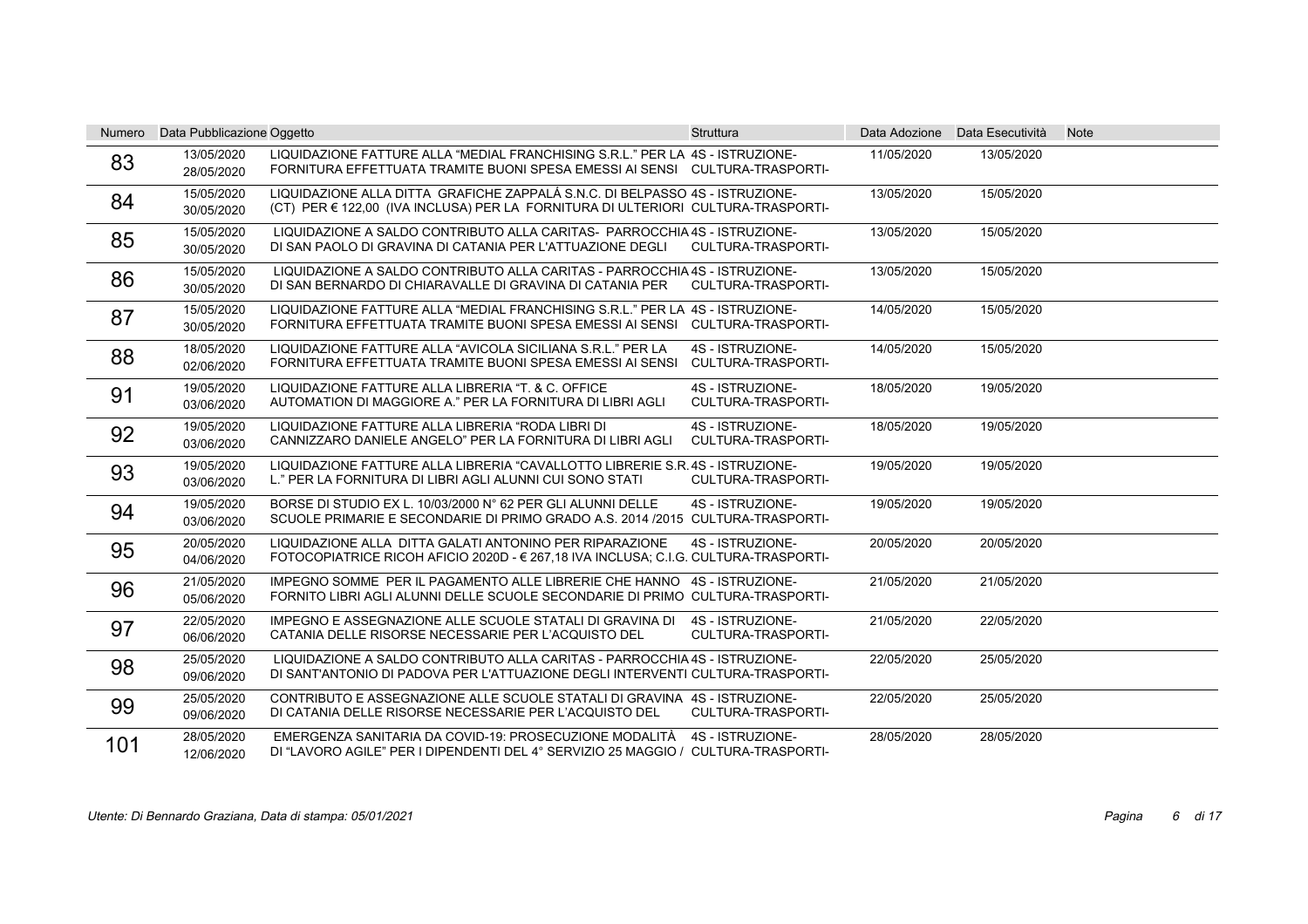| <b>Numero</b> | Data Pubblicazione Oggetto |                                                                                                                                                              | <b>Struttura</b>                              |            | Data Adozione Data Esecutività | <b>Note</b> |
|---------------|----------------------------|--------------------------------------------------------------------------------------------------------------------------------------------------------------|-----------------------------------------------|------------|--------------------------------|-------------|
| 102           | 28/05/2020<br>12/06/2020   | LIQUIDAZIONE FATTURE ALLA LIBRERIA "OLYMPIA DI REFORGIATO<br>SALVATORE" PER LA FORNITURA DI LIBRI AGLI ALUNNI CUI SONO                                       | 4S - ISTRUZIONE-<br>CULTURA-TRASPORTI-        | 28/05/2020 | 28/05/2020                     |             |
| 103           | 28/05/2020<br>12/06/2020   | LIQUIDAZIONE FATTURE ALLA "MEDIAL FRANCHISING S.R.L." PER LA 4S - ISTRUZIONE-<br>FORNITURA EFFETTUATA TRAMITE BUONI SPESA EMESSI AI SENSI CULTURA-TRASPORTI- |                                               | 28/05/2020 | 28/05/2020                     |             |
| 104           | 29/05/2020<br>13/06/2020   | EMERGENZA SANITARIA DA COVID-19: PROSECUZIONE MODALITÀ DI 4S - ISTRUZIONE-<br>"LAVORO AGILE" PER I DIPENDENTI DEL 4° SERVIZIO 1-12 GIUGNO                    | CULTURA-TRASPORTI-                            | 29/05/2020 | 29/05/2020                     |             |
| 105           | 01/06/2020<br>16/06/2020   | LIQUIDAZIONE FATTURE ALLA "MEDIAL FRANCHISING S.R.L." PER LA 4S - ISTRUZIONE-<br>FORNITURA EFFETTUATA TRAMITE BUONI SPESA EMESSI AI SENSI CULTURA-TRASPORTI- |                                               | 29/05/2020 | 01/06/2020                     |             |
| 106           | 04/06/2020<br>19/06/2020   | OGGETTO: ACQUISTO DI LIBRI E PUBBLICAZIONI PER LA BIBLIOTECA 4S - ISTRUZIONE-<br>COMUNALE PER UN IMPORTO DI € 2.370,00 DETERMINA A                           | CULTURA-TRASPORTI-                            | 03/06/2020 | 04/06/2020                     |             |
| 107           | 04/06/2020<br>19/06/2020   | LIQUIDAZIONE ALLA PAM AUTOLINEE S.R.L. PER IL SERVIZIO DI<br>TRASPORTO URBANO A MEZZO AUTOBUS EFFETTUATO DAL 2 AL 31 CULTURA-TRASPORTI-                      | 4S - ISTRUZIONE-                              | 03/06/2020 | 04/06/2020                     |             |
| 108           | 04/06/2020<br>19/06/2020   | LIQUIDAZIONE FATTURE ALLA LIBRERIA "COOP ALLEANZA 3.0" PER<br>LA FORNITURA DI LIBRI AGLI ALUNNI CUI SONO STATI EROGATI                                       | 4S - ISTRUZIONE-<br>CULTURA-TRASPORTI-        | 04/06/2020 | 04/06/2020                     |             |
| 109           | 10/06/2020<br>25/06/2020   | CONCESSIONE DI CONTRIBUTO ORDINARIO ANNO 2020 PER<br>L'IMPORTO DI € 5.500,00 ALL'ASSOCIAZIONE "GRAVINA IN LOCO" DI                                           | 4S - ISTRUZIONE-<br>CULTURA-TRASPORTI-        | 09/06/2020 | 10/06/2020                     |             |
| 110           | 11/06/2020<br>26/06/2020   | AFFIDAMENTO TRAMITE TRATTATIVA DIRETTA SU MEPA DELLA<br>FORNITURA DI CANCELLERIA ALLA DITTA ABA FORNITURE SERVICE CULTURA-TRASPORTI-                         | 4S - ISTRUZIONE-                              | 11/06/2020 | 11/06/2020                     |             |
| 111           | 12/06/2020<br>27/06/2020   | CONCESSIONE DI CONTRIBUTO ORDINARIO ANNO 2020 PER<br>L'IMPORTO DI € 5.500,00 ALL'ASSOCIAZIONE "GRAVINA ARTE" DI                                              | 4S - ISTRUZIONE-<br>CULTURA-TRASPORTI-        | 11/06/2020 | 12/06/2020                     |             |
| 112           | 12/06/2020<br>27/06/2020   | LIQUIDAZIONE FATTURE ALLA LIBRERIA "OLYMPIA DI REFORGIATO<br>SALVATORE" PER LA FORNITURA DI LIBRI AGLI ALUNNI CUI SONO                                       | 4S - ISTRUZIONE-<br>CULTURA-TRASPORTI-        | 11/06/2020 | 12/06/2020                     |             |
| 113           | 15/06/2020<br>30/06/2020   | CONCESSIONE DI CONTRIBUTO ORDINARIO ANNO 2020 PER<br>L'IMPORTO DI € 1.000,00 ALL'ASSOCIAZIONE "AMICI DELL'ARTE" DI                                           | 4S - ISTRUZIONE-<br><b>CULTURA-TRASPORTI-</b> | 11/06/2020 | 12/06/2020                     |             |
| 114           | 15/06/2020<br>30/06/2020   | CONCESSIONE DI CONTRIBUTO ORDINARIO ANNO 2020 PER<br>L'IMPORTO DI € 5.500,00 ALL'ASSOCIAZIONE "FRATERNITA DI                                                 | 4S - ISTRUZIONE-<br><b>CULTURA-TRASPORTI-</b> | 11/06/2020 | 12/06/2020                     |             |
| 115           | 12/06/2020<br>27/06/2020   | PROSECUZIONE MODALITÀ DI "LAVORO AGILE" PER ALCUNI<br>DIPENDENTI DEL 4° SERVIZIO 15-26 GIUGNO 2020                                                           | 4S - ISTRUZIONE-<br><b>CULTURA-TRASPORTI-</b> | 12/06/2020 | 12/06/2020                     |             |
| 116           | 15/06/2020<br>30/06/2020   | LIQUIDAZIONE FATTURE ALLA "LIDL ITALIA S.R.L." PER LA<br>FORNITURA EFFETTUATA TRAMITE BUONI SPESA EMESSI AI SENSI                                            | 4S - ISTRUZIONE-<br>CULTURA-TRASPORTI-        | 12/06/2020 | 12/06/2020                     |             |
| 117           | 17/06/2020<br>02/07/2020   | CONCESSIONE DI CONTRIBUTO STRAORDINARIO PER RECUPERO<br>LUOGO DI CULTO PER L'IMPORTO DI € 3.500,00 ALLA PARROCCHIA                                           | 4S - ISTRUZIONE-<br>CULTURA-TRASPORTI-        | 17/06/2020 | 17/06/2020                     |             |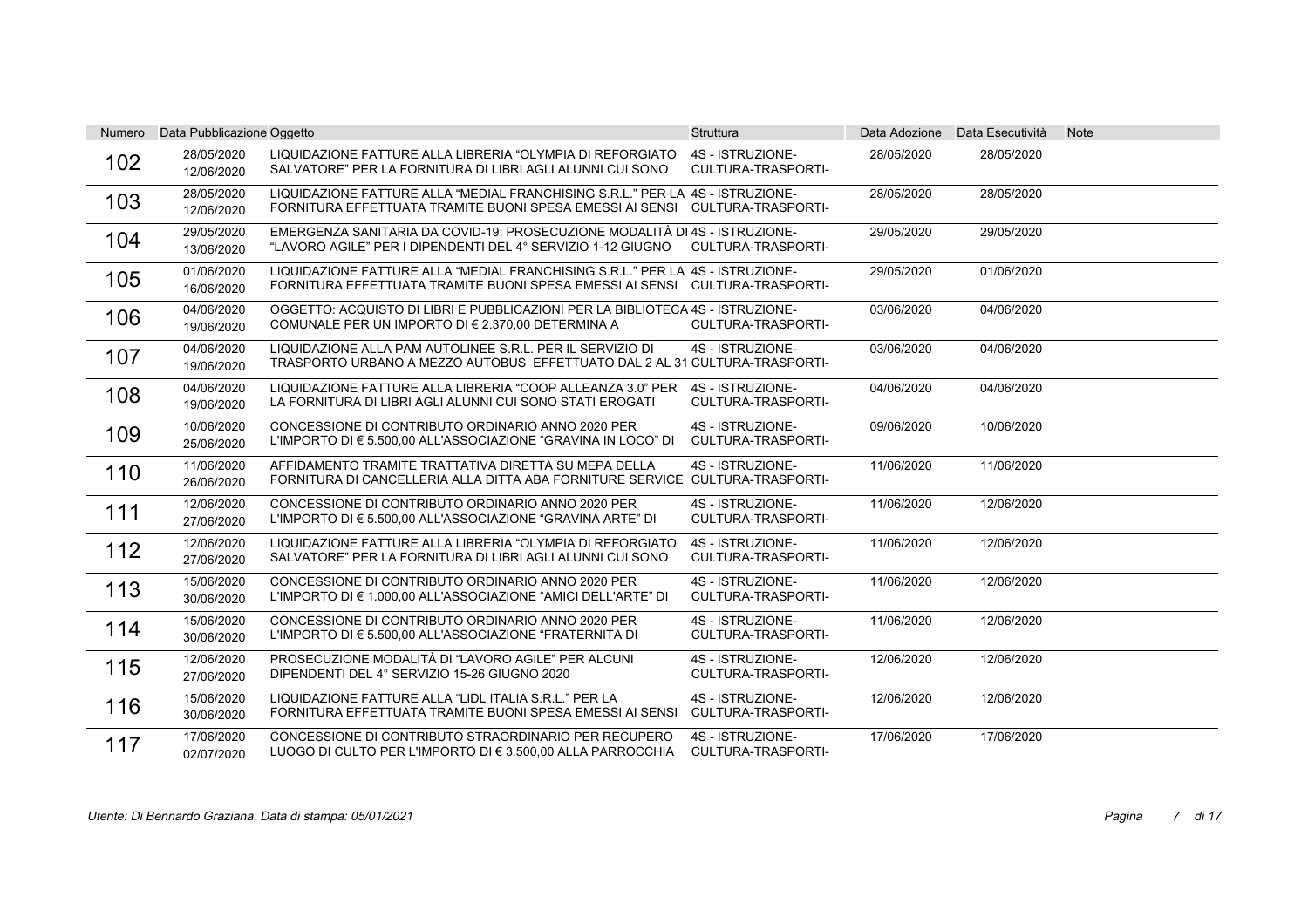| Numero | Data Pubblicazione Oggetto |                                                                                                                                                               | <b>Struttura</b>                              |            | Data Adozione Data Esecutività | <b>Note</b>            |
|--------|----------------------------|---------------------------------------------------------------------------------------------------------------------------------------------------------------|-----------------------------------------------|------------|--------------------------------|------------------------|
| 118    | 22/06/2020<br>07/07/2020   | LIQUIDAZIONE FATTURE ALLA LIBRERIA "L'ALBERO MAGICO DI<br>MAUGERI ANTONINO" PER LA FORNITURA DI LIBRI AGLI ALUNNI CUI CULTURA-TRASPORTI-                      | 4S - ISTRUZIONE-                              | 19/06/2020 | 22/06/2020                     |                        |
| 119    | 22/06/2020<br>07/07/2020   | LIQUIDAZIONE FATTURE ALLA LIBRERIA "CARTA SERVICE DI<br>RICCARDO SEVERINO" PER LA FORNITURA DI LIBRI AGLI ALUNNI CUI CULTURA-TRASPORTI-                       | 4S - ISTRUZIONE-                              | 19/06/2020 | 22/06/2020                     |                        |
| 120    | 23/06/2020<br>08/07/2020   | LIQUIDAZIONE FATTURE ALLA LIBRERIA "CATANIA LIBRI DI DI MAURO 4S - ISTRUZIONE-<br>AGATA" PER LA FORNITURA DI LIBRI AGLI ALUNNI CUI SONO                       | CULTURA-TRASPORTI-                            | 22/06/2020 | 23/06/2020                     |                        |
| 121    | 23/06/2020<br>08/07/2020   | LIQUIDAZIONE FATTURE ALLA LIBRERIA "IL TULIPANO SAS DI<br>PAPPALARDO VENERO E C." PER LA FORNITURA DI LIBRI AGLI                                              | 4S - ISTRUZIONE-<br><b>CULTURA-TRASPORTI-</b> | 23/06/2020 | 23/06/2020                     |                        |
| 122    | 23/06/2020<br>08/07/2020   | LIQUIDAZIONE FATTURE ALLA LIBRERIA "MARIA GRAZIA<br>TOMASELLO" PER LA FORNITURA DI LIBRI AGLI ALUNNI CUI SONO                                                 | 4S - ISTRUZIONE-<br><b>CULTURA-TRASPORTI-</b> | 22/06/2020 | 23/06/2020                     |                        |
| 123    | 23/06/2020<br>08/07/2020   | LIQUIDAZIONE FATTURE ALLA LIBRERIA "COOP ALLEANZA 3.0" PER<br>LA FORNITURA DI LIBRI AGLI ALUNNI CUI SONO STATI EROGATI                                        | 4S - ISTRUZIONE-<br>CULTURA-TRASPORTI-        | 23/06/2020 | 23/06/2020                     |                        |
| 124    | 23/06/2020<br>08/07/2020   | LIQUIDAZIONE FATTURE ALLA LIBRERIA "MARIA GRAZIA<br>TOMASELLO" PER LA FORNITURA DI LIBRI AGLI ALUNNI CUI SONO                                                 | 4S - ISTRUZIONE-<br><b>CULTURA-TRASPORTI-</b> | 23/06/2020 | 23/06/2020                     |                        |
| 125    | 23/06/2020<br>08/07/2020   | LIQUIDAZIONE FATTURE ALLA "MEDIAL FRANCHISING S.R.L." PER LA 4S - ISTRUZIONE-<br>FORNITURA EFFETTUATA TRAMITE BUONI SPESA EMESSI AI SENSI CULTURA-TRASPORTI-  |                                               | 23/06/2020 | 23/06/2020                     |                        |
| 126    | 24/06/2020<br>09/07/2020   | LIQUIDAZIONE FATTURE ALLA "MEDIAL FRANCHISING S.R.L." PER LA 4S - ISTRUZIONE-<br>FORNITURA EFFETTUATA TRAMITE BUONI SPESA EMESSI AI SENSI CULTURA-TRASPORTI-  |                                               | 23/06/2020 | 24/06/2020                     |                        |
| 127    | 29/06/2020<br>14/07/2020   | AFFIDAMENTO TRAMITE MEPA (R.D.O.2585271) DELLA FORNITURA DI 4S - ISTRUZIONE-<br>VOLUMI VARI PER LA BIBLIOTECA COMUNALE ALLA DITTA TERMINAL CULTURA-TRASPORTI- |                                               | 24/06/2020 | 26/06/2020                     |                        |
| 128    | 29/06/2020<br>14/07/2020   | LIQUIDAZIONE CONTRIBUTO STRAORDINARIO DI € 3.500.00 ALLA<br>PARROCCHIA DI SANT'ANTONIO DI PADOVA DI GRAVINA DI CATANIA CULTURA-TRASPORTI-                     | 4S - ISTRUZIONE-                              | 25/06/2020 | 26/06/2020                     | IMP 50219 EURO 3500,00 |
| 129    | 30/06/2020<br>15/07/2020   | LIQUIDAZIONE FATTURE ALLA LIBRERIA "CATANIA LIBRI DI DI MAURO 4S - ISTRUZIONE-<br>AGATA" PER LA FORNITURA DI LIBRI AGLI ALUNNI CUI SONO                       | CULTURA-TRASPORTI-                            | 30/06/2020 | 30/06/2020                     |                        |
| 130    | 30/06/2020<br>15/07/2020   | LIQUIDAZIONE A SALDO ALLA ASSOCIAZIONE SPORTIVA<br>DILETTANTISTICA "PROIETTI TENNIS TEAM" PER IL PROGETTO DEL CULTURA-TRASPORTI-                              | 4S - ISTRUZIONE-                              | 30/06/2020 | 30/06/2020                     |                        |
| 131    | 30/06/2020<br>15/07/2020   | PROSECUZIONE MODALITÀ DI "LAVORO AGILE" 4° SERVIZIO                                                                                                           | 4S - ISTRUZIONE-<br><b>CULTURA-TRASPORTI-</b> | 30/06/2020 | 30/06/2020                     |                        |
| 132    | 09/07/2020<br>24/07/2020   | LIQUIDAZIONE ALLA PAM AUTOLINEE S.R.L. PER IL SERVIZIO DI<br>TRASPORTO URBANO A MEZZO AUTOBUS EFFETTUATO DAL 1 AL 30 CULTURA-TRASPORTI-                       | 4S - ISTRUZIONE-                              | 08/07/2020 | 09/07/2020                     |                        |
| 133    | 09/07/2020<br>24/07/2020   | AFFIDAMENTO TRAMITE TRATTATIVA DIRETTA SU MEPA DELLA<br>FORNITURA DI CANCELLERIA ALLA DITTA ABA FORNITURE SERVICE CULTURA-TRASPORTI-                          | 4S - ISTRUZIONE-                              | 08/07/2020 | 09/07/2020                     |                        |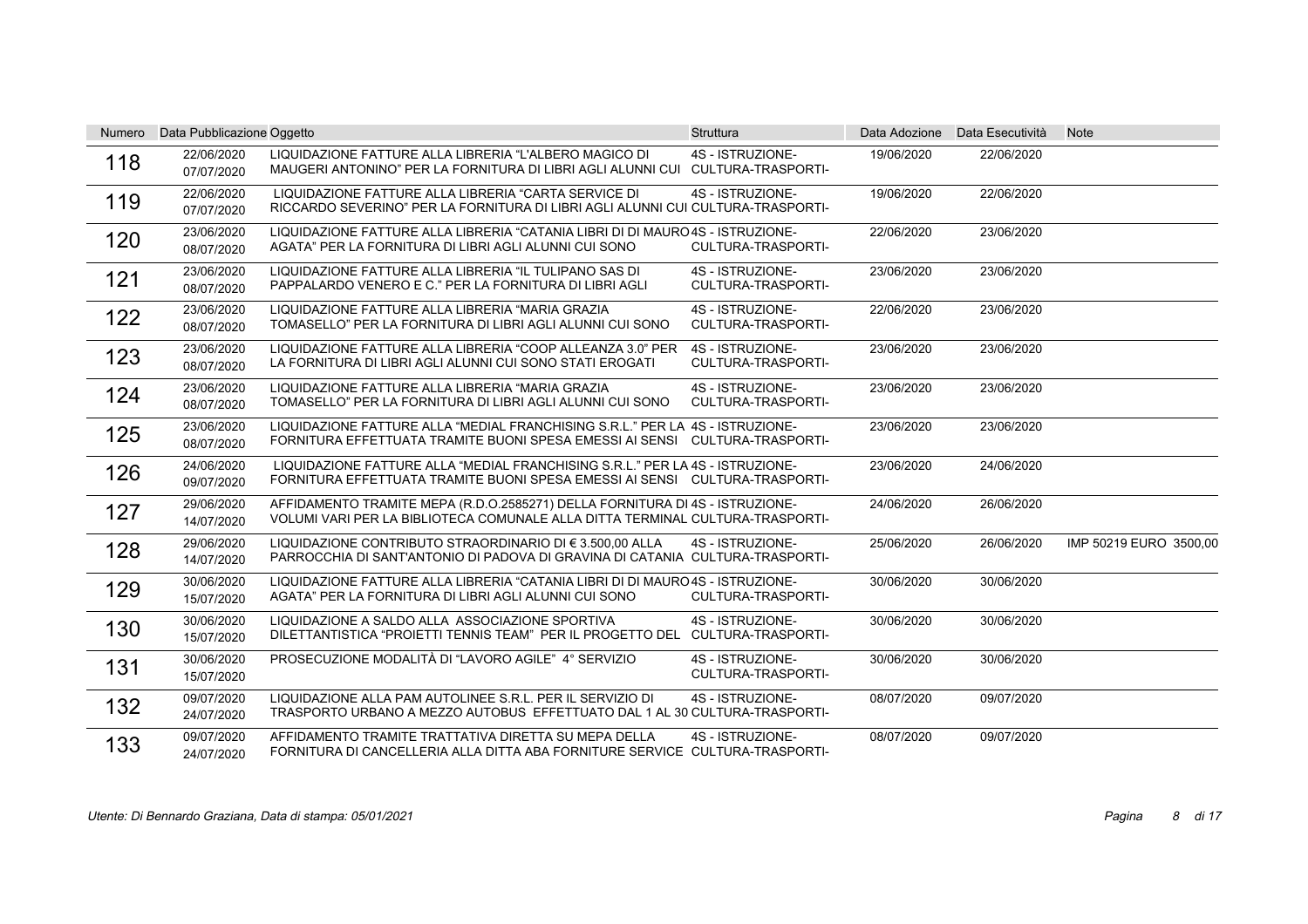| Numero | Data Pubblicazione Oggetto |                                                                                                                                                                   | Struttura                                     | Data Adozione | Data Esecutività | <b>Note</b>             |
|--------|----------------------------|-------------------------------------------------------------------------------------------------------------------------------------------------------------------|-----------------------------------------------|---------------|------------------|-------------------------|
| 134    | 09/07/2020<br>24/07/2020   | LIQUIDAZIONE IN QUOTA PARTE CONTRIBUTO ANNO 2020 ALLA<br>ALL'ASSOCIAZIONE "GRAVINA IN LOCO" DI GRAVINA DI CATANIA. €                                              | 4S - ISTRUZIONE-<br>CULTURA-TRASPORTI-        | 09/07/2020    | 09/07/2020       | IMP 50206 EURO 2000, OO |
| 135    | 14/07/2020<br>29/07/2020   | CONCESSIONE DI CONTRIBUTO STRAORDINARIO PER<br>FESTEGGIAMENTI SAN PAOLO PER L'IMPORTO DI € 1.000.00 ALLA                                                          | 4S - ISTRUZIONE-<br><b>CULTURA-TRASPORTI-</b> | 10/07/2020    | 13/07/2020       |                         |
| 136    | 14/07/2020<br>29/07/2020   | LIQUIDAZIONE FATTURA ALLA "NICON S.R.L." PER LA FORNITURA<br>EFFETTUATA TRAMITE BUONI SPESA EMESSI AI SENSI DELL'                                                 | 4S - ISTRUZIONE-<br>CULTURA-TRASPORTI-        | 10/07/2020    | 13/07/2020       |                         |
| 137    | 15/07/2020<br>30/07/2020   | LIQUIDAZIONE ALLA "ABA FORNITURE SERVICE" PER LA FORNITURA 4S - ISTRUZIONE-<br>DI CANCELLERIA AL 4° E AD ALTRI SERVIZI COMUNALI - € 792,04 IVA CULTURA-TRASPORTI- |                                               | 13/07/2020    | 14/07/2020       |                         |
| 138    | 14/07/2020<br>29/07/2020   | LIQUIDAZIONE FATTURE ALLA LIBRERIA "CAVALLOTTO LIBRERIE S.R. 4S - ISTRUZIONE-<br>L." PER LA FORNITURA DI LIBRI AGLI ALUNNI CUI SONO STATI                         | CULTURA-TRASPORTI-                            | 13/07/2020    | 14/07/2020       |                         |
| 139    | 14/07/2020<br>29/07/2020   | LIQUIDAZIONE FATTURE ALLA LIBRERIA "CATANIA LIBRI DI DI MAURO 4S - ISTRUZIONE-<br>AGATA" PER LA FORNITURA DI LIBRI AGLI ALUNNI CUI SONO                           | <b>CULTURA-TRASPORTI-</b>                     | 13/07/2020    | 14/07/2020       |                         |
| 140    | 14/07/2020<br>29/07/2020   | INDIVIDUAZIONE SOMME SPETTANTI DIPENDENTI 4° SERVIZIO PER<br>PRODUTTIVITÀ COLLETTIVA - ART.15 C.C.N.L., ANNO 2019                                                 | 4S - ISTRUZIONE-<br><b>CULTURA-TRASPORTI-</b> | 14/07/2020    | 14/07/2020       |                         |
| 141    | 15/07/2020<br>30/07/2020   | LIQUIDAZIONE FATTURE ALLA LIBRERIA "RODA LIBRI DI<br>CANNIZZARO DANIELE ANGELO" PER LA FORNITURA DI LIBRI AGLI                                                    | 4S - ISTRUZIONE-<br>CULTURA-TRASPORTI-        | 15/07/2020    | 15/07/2020       |                         |
| 142    | 15/07/2020<br>30/07/2020   | CONCESSIONE DI CONTRIBUTO PER RECUPERO LUOGO DI CULTO 4S - ISTRUZIONE-<br>PER L'IMPORTO DI € 3.000,00 ALLA PARROCCHIA SAN BERNARDO DI CULTURA-TRASPORTI-          |                                               | 14/07/2020    | 15/07/2020       |                         |
| 143    | 15/07/2020<br>30/07/2020   | LIQUIDAZIONE FATTURE AL "SUPERMERCATO C.S. S.R.L." PER LA<br>FORNITURA EFFETTUATA TRAMITE BUONI SPESA EMESSI AI SENSI                                             | 4S - ISTRUZIONE-<br>CULTURA-TRASPORTI-        | 15/07/2020    | 15/07/2020       |                         |
| 144    | 20/07/2020<br>04/08/2020   | PROSECUZIONE MODALITÀ DI "LAVORO AGILE" 4° SERVIZIO FINO AL 4S - ISTRUZIONE-<br>31 LUGLIO 2020                                                                    | CULTURA-TRASPORTI-                            | 17/07/2020    | 17/07/2020       |                         |
| 145    | 21/07/2020<br>05/08/2020   | LIQUIDAZIONE FATTURE ALLA "EUROSPIN SICILIA S.P.A." PER LA<br>FORNITURA EFFETTUATA TRAMITE BUONI SPESA EMESSI AI SENSI                                            | 4S - ISTRUZIONE-<br><b>CULTURA-TRASPORTI-</b> | 21/07/2020    | 21/07/2020       |                         |
| 146    | 21/07/2020<br>05/08/2020   | LIQUIDAZIONE FATTURE ALLA LIBRERIA "VIVISCUOLA SRL" PER LA<br>FORNITURA DI LIBRI AGLI ALUNNI CUI SONO STATI EROGATI BUONI                                         | 4S - ISTRUZIONE-<br><b>CULTURA-TRASPORTI-</b> | 21/07/2020    | 21/07/2020       |                         |
| 147    | 23/07/2020<br>07/08/2020   | PROGETTO "L'ESTATE 2020 DEI BAMBINI": UTILIZZO RISORSE EX<br>ART. 105 DEL DECRETO-LEGGE 19 MAGGIO 2020 N. 34                                                      | 4S - ISTRUZIONE-<br><b>CULTURA-TRASPORTI-</b> | 22/07/2020    | 22/07/2020       |                         |
| 148    | 28/07/2020<br>12/08/2020   | LIQUIDAZIONE FATTURE ALLA "COOP ALLEANZA 3.0" PER LA<br>FORNITURA EFFETTUATA TRAMITE BUONI SPESA EMESSI AI SENSI                                                  | 4S - ISTRUZIONE-<br>CULTURA-TRASPORTI-        | 24/07/2020    | 27/07/2020       |                         |
| 149    | 03/08/2020<br>18/08/2020   | LIQUIDAZIONE FATTURE ALLA "MACELLERIA MAURO DI SALVATORE 4S - ISTRUZIONE-<br>MAURO" PER LA FORNITURA EFFETTUATA TRAMITE BUONI SPESA                               | CULTURA-TRASPORTI-                            | 30/07/2020    | 30/07/2020       |                         |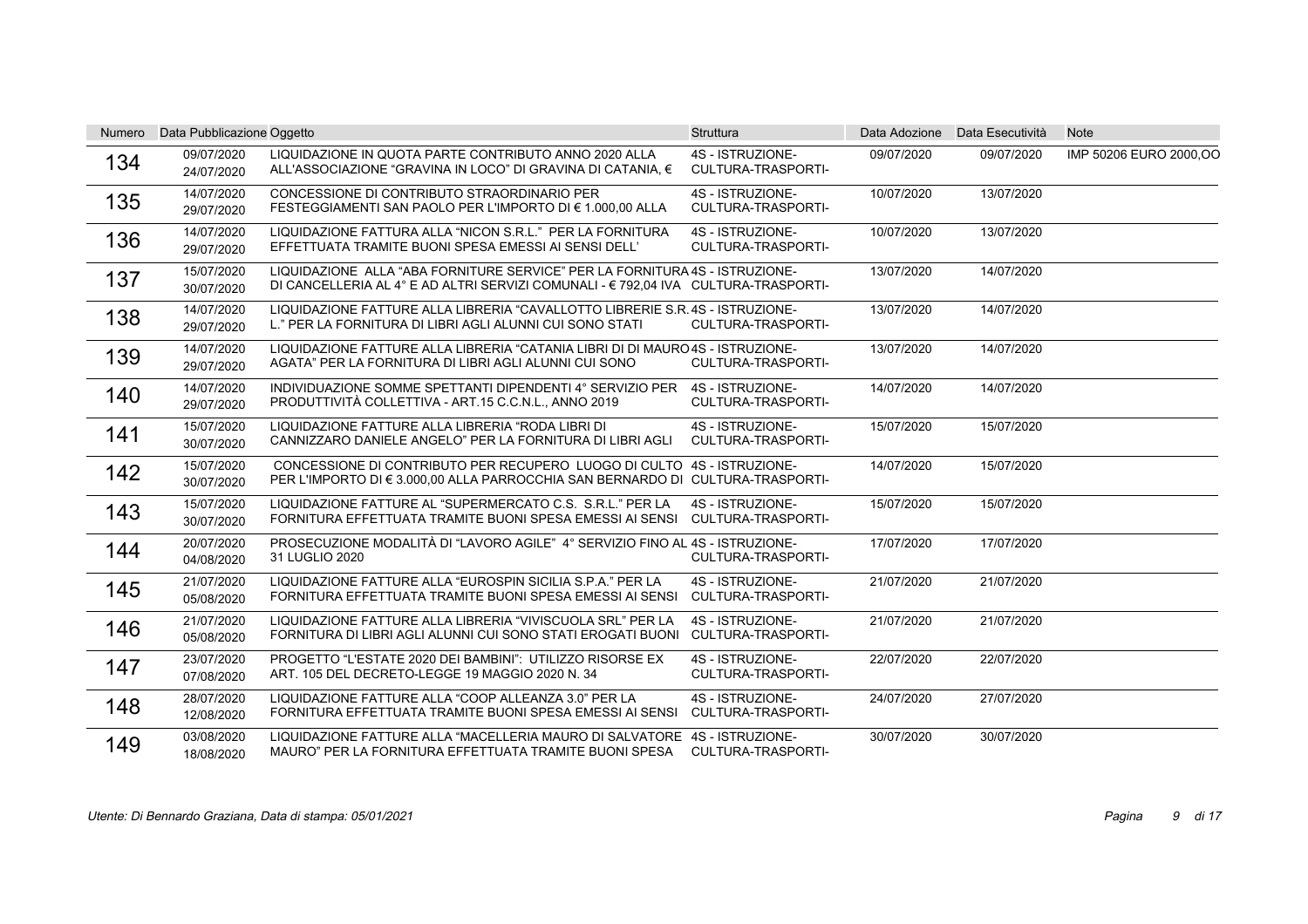| Numero | Data Pubblicazione Oggetto |                                                                                                                                                                  | <b>Struttura</b>                              |            | Data Adozione Data Esecutività | <b>Note</b> |
|--------|----------------------------|------------------------------------------------------------------------------------------------------------------------------------------------------------------|-----------------------------------------------|------------|--------------------------------|-------------|
| 150    | 03/08/2020<br>18/08/2020   | LIQUIDAZIONE FATTURE ALLA "COOP ALLEANZA 3.0" PER LA<br>FORNITURA EFFETTUATA TRAMITE BUONI SPESA EMESSI AI SENSI                                                 | 4S - ISTRUZIONE-<br><b>CULTURA-TRASPORTI-</b> | 30/07/2020 | 30/07/2020                     |             |
| 151    | 03/08/2020<br>18/08/2020   | LIQUIDAZIONE FATTURA ALLA "NICON S.R.L." PER LA FORNITURA<br>EFFETTUATA TRAMITE BUONI SPESA EMESSI AI SENSI DELL'                                                | 4S - ISTRUZIONE-<br><b>CULTURA-TRASPORTI-</b> | 30/07/2020 | 31/07/2020                     |             |
| 152    | 03/08/2020<br>18/08/2020   | LIQUIDAZIONE CONTRIBUTO STRAORDINARIO DI € 1.000,00 ALLA<br>PARROCCHIA DI SAN PAOLO DI GRAVINA DI CATANIA PER                                                    | 4S - ISTRUZIONE-<br>CULTURA-TRASPORTI-        | 30/07/2020 | 31/07/2020                     |             |
| 153    | 03/08/2020<br>18/08/2020   | LIQUIDAZIONE CONTRIBUTO DI € 3.000,00 ALLA PARROCCHIA DI<br>SAN BERNARDO DI GRAVINA DI CATANIA PER RECUPERO LUOGO DI CULTURA-TRASPORTI-                          | 4S - ISTRUZIONE-                              | 30/07/2020 | 31/07/2020                     |             |
| 154    | 03/08/2020<br>18/08/2020   | LIQUIDAZIONE FATTURE ALLA LIBRERIA "VIVISCUOLA SRL" PER LA<br>FORNITURA DI LIBRI AGLI ALUNNI CUI SONO STATI EROGATI BUONI CULTURA-TRASPORTI-                     | 4S - ISTRUZIONE-                              | 31/07/2020 | 03/08/2020                     |             |
| 155    | 05/08/2020<br>20/08/2020   | LIQUIDAZIONE FATTURE ALLA LIBRERIA "CAVALLOTTO LIBRERIE S.R. 4S - ISTRUZIONE-<br>L." PER LA FORNITURA DI LIBRI AGLI ALUNNI CUI SONO STATI                        | <b>CULTURA-TRASPORTI-</b>                     | 05/08/2020 | 05/08/2020                     |             |
| 156    | 11/08/2020<br>26/08/2020   | UTILIZZO RISORSE FESR - ADEGUAMENTO  SPAZI E AULE<br>DIDATTICHE IN CONSEGUENZA DELL'EMERGENZA SANITARIA DA                                                       | 4S - ISTRUZIONE-<br><b>CULTURA-TRASPORTI-</b> | 07/08/2020 | 10/08/2020                     |             |
| 157    | 11/08/2020<br>26/08/2020   | LIQUIDAZIONE ALLA PAM AUTOLINEE S.R.L. PER IL SERVIZIO DI<br>TRASPORTO URBANO A MEZZO AUTOBUS EFFETTUATO DAL 1 AL 31 CULTURA-TRASPORTI-                          | 4S - ISTRUZIONE-                              | 10/08/2020 | 11/08/2020                     |             |
| 158    | 11/08/2020<br>26/08/2020   | LIQUIDAZIONE ALLA DITTA DITTA GALATI ANTONINO DI GRAVINA DI 4S - ISTRUZIONE-<br>CATANIA (CT) DI € 252,54 (IVA INCLUSA) PER IL NOLEGGIO DI UNA CULTURA-TRASPORTI- |                                               | 10/08/2020 | 11/08/2020                     |             |
| 159    | 11/08/2020<br>26/08/2020   | LIQUIDAZIONE FATTURE ALLA "GES SRLS " PER LA FORNITURA<br>EFFETTUATA TRAMITE BUONI SPESA EMESSI AI SENSI DELL'                                                   | 4S - ISTRUZIONE-<br>CULTURA-TRASPORTI-        | 10/08/2020 | 11/08/2020                     |             |
| 160    | 10/08/2020<br>25/08/2020   | CONCESSIONE DI PATROCINIO NON ONEROSO CON UTILIZZO DEL<br>NOME E DEL LOGO DEL COMUNE DI GRAVINA DI CATANIA ALLA                                                  | 4S - ISTRUZIONE-<br><b>CULTURA-TRASPORTI-</b> | 10/08/2020 | 10/08/2020                     |             |
| 161    | 12/08/2020<br>27/08/2020   | ACCERTAMENTO E IMPEGNO SOMME PROGETTO "L'ESTATE 2020<br>DEI BAMBINI": UTILIZZO RISORSE EX ART. 105 DEL DECRETO-LEGGE CULTURA-TRASPORTI-                          | 4S - ISTRUZIONE-                              | 12/08/2020 | 12/08/2020                     |             |
| 162    | 21/08/2020<br>05/09/2020   | CONCESSIONE DI PATROCINIO NON ONEROSO CON UTILIZZO DEL<br>NOME E DEL LOGO DEL COMUNE DI GRAVINA DI CATANIA                                                       | 4S - ISTRUZIONE-<br><b>CULTURA-TRASPORTI-</b> | 21/08/2020 | 21/08/2020                     |             |
| 163    | 26/08/2020<br>10/09/2020   | IMPEGNO DELLE SOMME OCCORRENTI AL RIMBORSO DELLE SPESE 4S - ISTRUZIONE-<br>DI TRASPORTO SCOLASTICO SOSTENUTE DAGLI STUDENTI DELLA CULTURA-TRASPORTI-             |                                               | 24/08/2020 | 26/08/2020                     |             |
| 164    | 25/08/2020<br>09/09/2020   | LIQUIDAZIONE FATTURE ALLA LIBRERIA "MARIA GRAZIA<br>TOMASELLO" PER LA FORNITURA DI LIBRI AGLI ALUNNI CUI SONO                                                    | 4S - ISTRUZIONE-<br>CULTURA-TRASPORTI-        | 24/08/2020 | 25/08/2020                     |             |
| 165    |                            | ** ANNULLATA ** AGGIUDICAZIONE ALLA BIGA SRL DELLA RDO MEPA 4S - ISTRUZIONE-<br>2619341 IN ATTUAZIONE DELLA DETERMINA A CONTRATTARE N.                           | <b>CULTURA-TRASPORTI-</b>                     | 25/08/2020 | 26/08/2020                     |             |

Utente: Di Bennardo Graziana, Data di stampa: 05/01/2021 Pagina di 17 10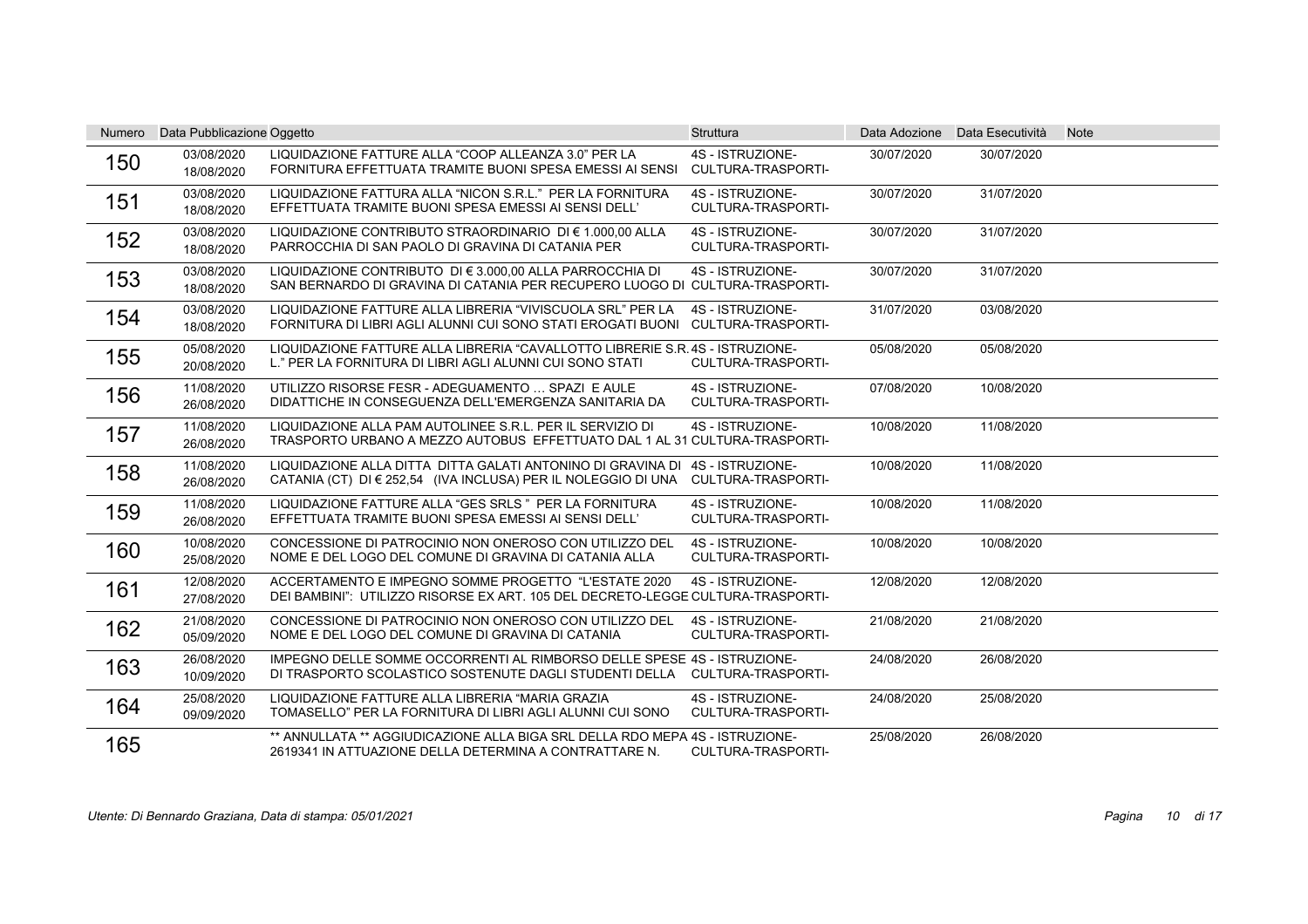| Numero | Data Pubblicazione Oggetto |                                                                                                                                             | <b>Struttura</b>                              |            | Data Adozione Data Esecutività | <b>Note</b> |
|--------|----------------------------|---------------------------------------------------------------------------------------------------------------------------------------------|-----------------------------------------------|------------|--------------------------------|-------------|
| 166    | 26/08/2020<br>10/09/2020   | AGGIUDICAZIONE ALLA BIGA SRL DELLA RDO MEPA 2619341 IN<br>ATTUAZIONE DELLA DETERMINA A CONTRATTARE N. 156/2020 -                            | 4S - ISTRUZIONE-<br>CULTURA-TRASPORTI-        | 26/08/2020 | 26/08/2020                     |             |
| 167    | 27/08/2020<br>11/09/2020   | ACQUISTO DALLA ASSOCIAZIONE "ANSPI NUOVA COMPAGNIA<br>ODEON" DI QUATTRO SPETTACOLI INSERITI IN UNA                                          | 4S - ISTRUZIONE-<br>CULTURA-TRASPORTI-        | 27/08/2020 | 27/08/2020                     |             |
| 168    | 28/08/2020<br>12/09/2020   | ACQUISTO DALLA ASSOCIAZIONE "NOTTI DA BALERA" DI UNO<br>SPETTACOLO DAL TITOLO "GRAVINA LIVE" DA TENERSI IN DATA 10                          | 4S - ISTRUZIONE-<br>CULTURA-TRASPORTI-        | 28/08/2020 | 28/08/2020                     |             |
| 169    | 28/08/2020<br>12/09/2020   | ACQUISTO DALLA DITTA "SI PUO' FARE SRLS" DI UNO SPETTACOLO<br>DI EDOARDO SAITTA DAL TITOLO "IO JONHATA E GLI ALTRI" DA                      | 4S - ISTRUZIONE-<br><b>CULTURA-TRASPORTI-</b> | 28/08/2020 | 28/08/2020                     |             |
| 170    | 28/08/2020<br>12/09/2020   | ACQUISTO DALLA DITTA "IL MANTICE" DI PEZZINO CARMELO DI UNO 4S - ISTRUZIONE-<br>SPETTACOLO DAL TITOLO "MUSICA DI IERI E DI OGGI" DA TENERSI | <b>CULTURA-TRASPORTI-</b>                     | 28/08/2020 | 28/08/2020                     |             |
| 171    | 08/09/2020<br>23/09/2020   | LIQUIDAZIONE FATTURE ALLA "COOP ALLEANZA 3.0" PER LA<br>FORNITURA EFFETTUATA TRAMITE BUONI SPESA EMESSI AI SENSI                            | 4S - ISTRUZIONE-<br><b>CULTURA-TRASPORTI-</b> | 02/09/2020 | 08/09/2020                     |             |
| 172    | 08/09/2020<br>23/09/2020   | LIQUIDAZIONE FATTURE ALLA "LIDL ITALIA S.R.L." PER LA<br>FORNITURA EFFETTUATA TRAMITE BUONI SPESA EMESSI AI SENSI                           | 4S - ISTRUZIONE-<br>CULTURA-TRASPORTI-        | 02/09/2020 | 08/09/2020                     |             |
| 173    | 08/09/2020<br>23/09/2020   | CONCESSIONE DI CONTRIBUTI STRAORDINARI PER L'IMPORTO<br>COMPLESSIVO DI € 1.870,00 ALL'ASSOCIAZIONE "MAPOLYSA" E ALLA CULTURA-TRASPORTI-     | 4S - ISTRUZIONE-                              | 02/09/2020 | 08/09/2020                     |             |
| 174    | 08/09/2020<br>23/09/2020   | LIQUIDAZIONE ALLA PAM AUTOLINEE S.R.L.PER IL SERVIZIO DI<br>TRASPORTO URBANO A MEZZO AUTOBUS EFFETTUATO DAL 1 AL 31 CULTURA-TRASPORTI-      | 4S - ISTRUZIONE-                              | 02/09/2020 | 08/09/2020                     |             |
| 175    | 08/09/2020<br>23/09/2020   | LIQUIDAZIONE FATTURA ALLA DITTA TERMINAL VIDEO ITALIA S.R.L.<br>DI GRANAROLO DELL'EMILIA (BO) 40057 PER LA FORNITURA DI                     | 4S - ISTRUZIONE-<br>CULTURA-TRASPORTI-        | 03/09/2020 | 08/09/2020                     |             |
| 176    | 08/09/2020<br>23/09/2020   | RISORSE DAL MINISTERO DEI BENI CULTURALI E TURISMO - D.M. 267 4S - ISTRUZIONE-<br>"FONDO EMERGENZE IMPRESE BIBLIOTECHE DESTINATO AL         | <b>CULTURA-TRASPORTI-</b>                     | 08/09/2020 | 08/09/2020                     |             |
| 177    | 08/09/2020<br>23/09/2020   | AFFIDAMENTO ALLA DITTA SOREM FORNITURE S.R.L. DI SAN PIETRO 4S - ISTRUZIONE-<br>AL TANAGRO (SA) DELLA FORNITURA DI BANDIERE PER LE          | <b>CULTURA-TRASPORTI-</b>                     | 08/09/2020 | 08/09/2020                     |             |
| 178    | 08/09/2020<br>23/09/2020   | LIQUIDAZIONE SOMME A RIMBORSO DELLE SPESE DI TRASPORTO<br>SCOLASTICO SOSTENUTE DAGLI STUDENTI DELLA SCUOLA                                  | 4S - ISTRUZIONE-<br><b>CULTURA-TRASPORTI-</b> | 08/09/2020 | 08/09/2020                     |             |
| 179    | 09/09/2020<br>24/09/2020   | RESTITUZIONE SOMME VERSATE A TITOLO DI CAUZIONE DALLA<br>BIGA SRL INDUSTRIA ARREDI SCOLASTICI PER LA PARTECIPAZIONE CULTURA-TRASPORTI-      | 4S - ISTRUZIONE-                              | 08/09/2020 | 08/09/2020                     |             |
| 180    | 10/09/2020<br>25/09/2020   | UTILIZZO RISORSE "FONDO EMERGENZE IMPRESE BIBLIOTECHE<br>DESTINATO AL SOSTEGNO DEL LIBRO E DELL'INTERA FILIERA                              | 4S - ISTRUZIONE-<br>CULTURA-TRASPORTI-        | 09/09/2020 | 10/09/2020                     |             |
| 181    | 10/09/2020<br>25/09/2020   | CONCESSIONE DI CONTRIBUTO STRAORDINARIO PER L'IMPORTO<br>DI € 1.860,00 ALL'ASSOCIAZIONE CULTURALE "LA CLAQUE"                               | 4S - ISTRUZIONE-<br>CULTURA-TRASPORTI-        | 09/09/2020 | 10/09/2020                     |             |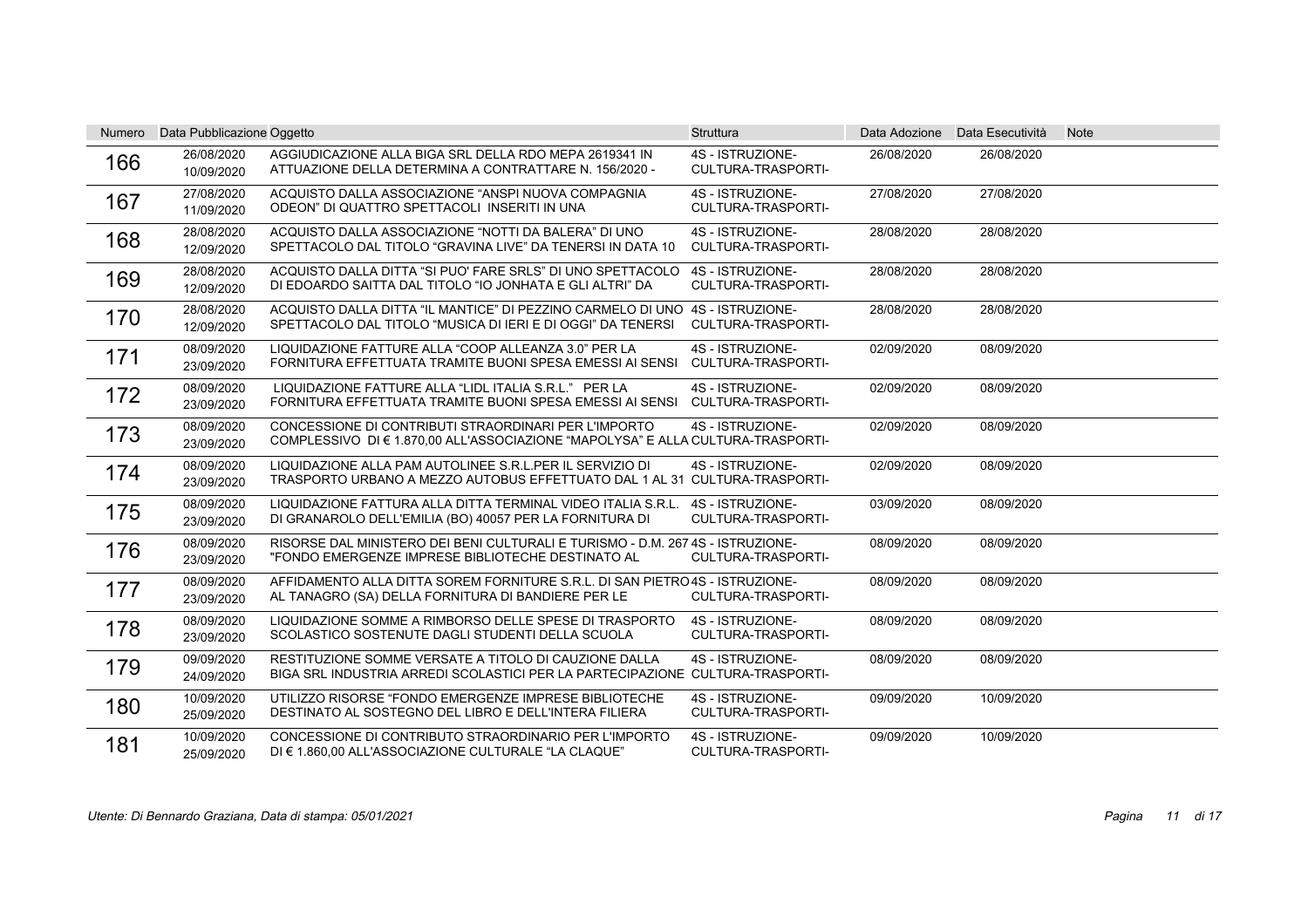| Numero | Data Pubblicazione Oggetto |                                                                                                                                                                  | <b>Struttura</b>                              |            | Data Adozione Data Esecutività | <b>Note</b> |
|--------|----------------------------|------------------------------------------------------------------------------------------------------------------------------------------------------------------|-----------------------------------------------|------------|--------------------------------|-------------|
| 182    | 11/09/2020<br>26/09/2020   | RIMBORSO BUONI PASTO SERVIZIO DI MENSA SCOLASTICA NON<br><b>UTILIZZATI A.S. 2019-2020</b>                                                                        | 4S - ISTRUZIONE-<br><b>CULTURA-TRASPORTI-</b> | 10/09/2020 | 11/09/2020                     |             |
| 183    | 16/09/2020<br>01/10/2020   | APPLICAZIONE ALLA PAM AUTOLINEE SRL DI UNA SANZIONE AI<br>SENSI DELL'ART. 15 DEL CONTRATTO DI SERVIZIO E DELL'ART. 17                                            | 4S - ISTRUZIONE-<br><b>CULTURA-TRASPORTI-</b> | 15/09/2020 | 16/09/2020                     |             |
| 184    | 16/09/2020<br>01/10/2020   | LIQUIDAZIONE FATTURA ALLA DITTA "IL MANTICE" DI PEZZINO<br>CARMELO PER LA REALIZZAZIONE DI UNO SPETTACOLO MUSICALE CULTURA-TRASPORTI-                            | 4S - ISTRUZIONE-                              | 15/09/2020 | 16/09/2020                     |             |
| 185    | 17/09/2020<br>02/10/2020   | ACQUISTO DALLA DITTA " NEW E-MOTION FITNESS CLUB " DI UNO<br>SPETTACOLO CONCERTO ROCK DA REALIZZARSI IN DATA 16                                                  | 4S - ISTRUZIONE-<br><b>CULTURA-TRASPORTI-</b> | 16/09/2020 | 17/09/2020                     |             |
| 186    | 17/09/2020<br>02/10/2020   | ACQUISTO DALLA ASSOCIAZIONE ARTISTICA CULTURALE "LUCI<br>DELLA RIBALTA" DELLA REALIZZAZIONE I UNO SPETTACOLO                                                     | 4S - ISTRUZIONE-<br><b>CULTURA-TRASPORTI-</b> | 16/09/2020 | 17/09/2020                     |             |
| 187    | 17/09/2020<br>02/10/2020   | ACQUISTO DAL GRUPPO D'ARTE SICILIA TEATRO DI CATANIA DI UNO 4S - ISTRUZIONE-<br>SPETTACOLO DENOMINATO "RISATE IN MUSICA" DA REALIZZARSI                          | <b>CULTURA-TRASPORTI-</b>                     | 16/09/2020 | 17/09/2020                     |             |
| 188    | 17/09/2020<br>02/10/2020   | CONCESSIONE DI CONTRIBUTO STRAORDINARIO PER L'IMPORTO<br>DI € 1.260.00 ALL'ASSOCIAZIONE CULTURALE "MUSEO PICTA"                                                  | 4S - ISTRUZIONE-<br>CULTURA-TRASPORTI-        | 16/09/2020 | 17/09/2020                     |             |
| 189    | 18/09/2020<br>03/10/2020   | IMPEGNO DELLE SOMME OCCORRENTI AL PAGAMENTO DEL<br>SERVIZIO DI MENSA SCOLASTICA PER L'ANNO SCOLASTICO 2020-                                                      | 4S - ISTRUZIONE-<br>CULTURA-TRASPORTI-        | 18/09/2020 | 18/09/2020                     |             |
| 190    | 17/09/2020<br>02/10/2020   | LIQUIDAZIONE ALLA SOREM FORNITURE S.R.L. PER LA FORNITURA 4S - ISTRUZIONE-<br>DI BANDIERE CEE, ITALIA E SICILIA ALLE SCUOLE; IMPORTO € 999.97 CULTURA-TRASPORTI- |                                               | 17/09/2020 | 17/09/2020                     |             |
| 191    | 18/09/2020<br>03/10/2020   | LIQUIDAZIONE FATTURA ALLA DITTA "NOTTI DA BALERA" PER LO<br>SPETTACOLO "GRAVINA LIVE" TENUTO IN DATA 10 SETTEMBRE 2020 CULTURA-TRASPORTI-                        | 4S - ISTRUZIONE-                              | 18/09/2020 | 18/09/2020                     |             |
| 192    | 21/09/2020<br>06/10/2020   | CONCESSIONE DI CONTRIBUTI STRAORDINARI PER L'IMPORTO<br>COMPLESSIVO DI € 5.170,00 ALLE ASSOCIAZIONI "NO NAME",                                                   | 4S - ISTRUZIONE-<br><b>CULTURA-TRASPORTI-</b> | 18/09/2020 | 21/09/2020                     |             |
| 193    | 21/09/2020<br>06/10/2020   | LIQUIDAZIONE FATTURE ALLA "MEDIAL FRANCHISING S.R.L." PER LA 4S - ISTRUZIONE-<br>FORNITURA EFFETTUATA TRAMITE BUONI SPESA EMESSI AI SENSI CULTURA-TRASPORTI-     |                                               | 18/09/2020 | 21/09/2020                     |             |
| 194    | 21/09/2020<br>06/10/2020   | LIQUIDAZIONE FATTURE ALLA "AVICOLA SICILIANA S.R.L." PER LA<br>FORNITURA EFFETTUATA TRAMITE BUONI SPESA EMESSI AI SENSI                                          | 4S - ISTRUZIONE-<br>CULTURA-TRASPORTI-        | 18/09/2020 | 21/09/2020                     |             |
| 195    | 22/09/2020<br>07/10/2020   | LIQUIDAZIONE FATTURE ALLA "COOP ALLEANZA 3.0" PER LA<br>FORNITURA EFFETTUATA TRAMITE BUONI SPESA EMESSI AI SENSI                                                 | 4S - ISTRUZIONE-<br>CULTURA-TRASPORTI-        | 21/09/2020 | 22/09/2020                     |             |
| 196    | 24/09/2020<br>09/10/2020   | LIQUIDAZIONE FATTURA ALLA DITTA " NUOVA LIBRERIA<br>BONACCORSO S.R.L." DI CATANIA PER LA FORNITURA DI                                                            | 4S - ISTRUZIONE-<br>CULTURA-TRASPORTI-        | 22/09/2020 | 23/09/2020                     |             |
| 197    | 24/09/2020<br>09/10/2020   | LIQUIDAZIONE FATTURA ALLA DITTA " CATANIA LIBRI" DI DI MAURO<br>AGATA DI CATANIA PER LA FORNITURA DI PUBBLICAZIONI PER UN                                        | 4S - ISTRUZIONE-<br>CULTURA-TRASPORTI-        | 23/09/2020 | 23/09/2020                     |             |

Utente: Di Bennardo Graziana, Data di stampa: 05/01/2021 Pagina di 17 12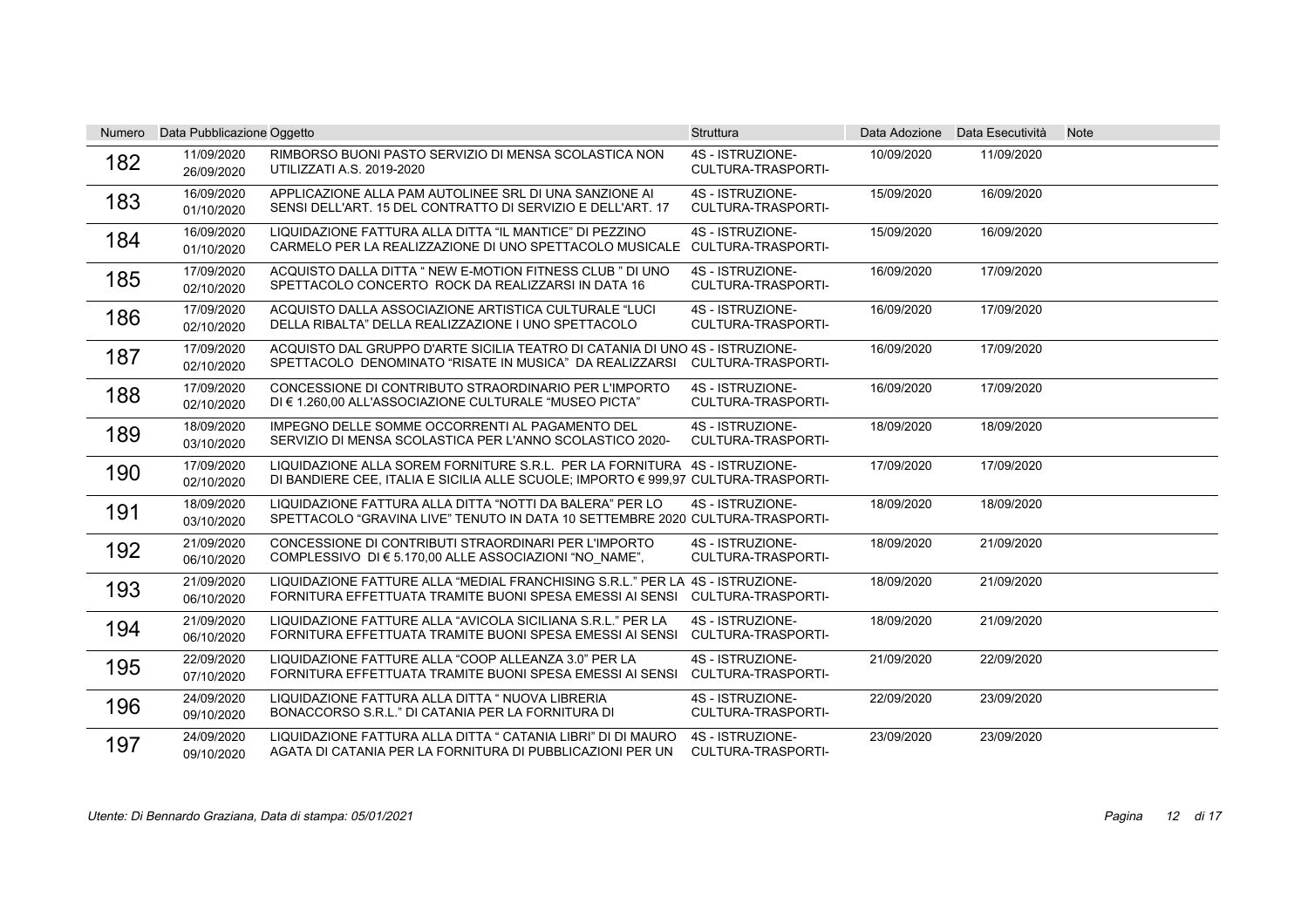| <b>Numero</b> | Data Pubblicazione Oggetto |                                                                                                                                                              | <b>Struttura</b>                              |            | Data Adozione Data Esecutività | <b>Note</b> |
|---------------|----------------------------|--------------------------------------------------------------------------------------------------------------------------------------------------------------|-----------------------------------------------|------------|--------------------------------|-------------|
| 198           | 24/09/2020<br>09/10/2020   | ACQUISTO DI UN SEGGIOLONE BASCULANTE PER L'ALUNNO Q.E. DA 4S - ISTRUZIONE-<br>FORNIRE ALL'I.C. GIOVANNI PAOLO II - DETERMINAZIONE A                          | CULTURA-TRASPORTI-                            | 24/09/2020 | 24/09/2020                     |             |
| 199           | 28/09/2020<br>13/10/2020   | LIQUIDAZIONE FATTURE ALLA "GES SRLS " PER LA FORNITURA<br>EFFETTUATA TRAMITE BUONI SPESA EMESSI AI SENSI DELL'                                               | 4S - ISTRUZIONE-<br><b>CULTURA-TRASPORTI-</b> | 25/09/2020 | 28/09/2020                     |             |
| 200           | 28/09/2020<br>13/10/2020   | LIQUIDAZIONE FATTURE ALLA "MEDIAL FRANCHISING S.R.L." PER LA 4S - ISTRUZIONE-<br>FORNITURA EFFETTUATA TRAMITE BUONI SPESA EMESSI AI SENSI CULTURA-TRASPORTI- |                                               | 25/09/2020 | 28/09/2020                     |             |
| 201           | 28/09/2020<br>13/10/2020   | LIQUIDAZIONE FATTURE ALLA "MEDIAL FRANCHISING S.R.L." PER LA 4S - ISTRUZIONE-<br>FORNITURA EFFETTUATA TRAMITE BUONI SPESA EMESSI AI SENSI CULTURA-TRASPORTI- |                                               | 25/09/2020 | 28/09/2020                     |             |
| 202           | 29/09/2020<br>14/10/2020   | ACQUISTO DALLA "EP MANAGEMENT" DI EMIDIO PAPPALARDO & C<br>RAGALNA (CT), DI UNO SPETTACOLO DENOMINATO "IL CIELO                                              | 4S - ISTRUZIONE-<br>CULTURA-TRASPORTI-        | 25/09/2020 | 28/09/2020                     |             |
| 203           | 28/09/2020<br>13/10/2020   | ACQUISTO DI UN SEGGIOLONE BASCULANTE PER L'ALUNNO Q.E. DA 4S - ISTRUZIONE-<br>FORNIRE ALL'I.C. GIOVANNI PAOLO II – AFFIDAMENTO ALLA DITTA                    | CULTURA-TRASPORTI-                            | 25/09/2020 | 28/09/2020                     |             |
| 204           | 28/09/2020<br>13/10/2020   | LIQUIDAZIONE FATTURE ALLA "G.O.P. SRL" PER LA FORNITURA<br>EFFETTUATA TRAMITE BUONI SPESA EMESSI AI SENSI DELL'                                              | 4S - ISTRUZIONE-<br>CULTURA-TRASPORTI-        | 25/09/2020 | 28/09/2020                     |             |
| 205           | 29/09/2020<br>14/10/2020   | LIQUIDAZIONE FATTURE ALLA "G.O.P. SRL" PER LA FORNITURA<br>EFFETTUATA TRAMITE BUONI SPESA EMESSI AI SENSI DELL'                                              | 4S - ISTRUZIONE-<br>CULTURA-TRASPORTI-        | 28/09/2020 | 29/09/2020                     |             |
| 206           | 29/09/2020<br>14/10/2020   | LIQUIDAZIONE FATTURE ALLA "MACELLERIA CRISTALDI DI<br>CRISTALDI SAVERIO FRANCESCO " PER LA FORNITURA                                                         | 4S - ISTRUZIONE-<br><b>CULTURA-TRASPORTI-</b> | 28/09/2020 | 29/09/2020                     |             |
| 207           | 30/09/2020<br>15/10/2020   | LIQUIDAZIONE FATTURA ALLA DITTA "SI PUO' FARE SRLS" PER LO<br>SPETTACOLO "IO JONHATA E GLI ALTRI" DI EDOARDO SAITTA                                          | 4S - ISTRUZIONE-<br>CULTURA-TRASPORTI-        | 28/09/2020 | 29/09/2020                     |             |
| 208           | 30/09/2020<br>15/10/2020   | LIQUIDAZIONE FATTURE ALLA LIBRERIA "RODA LIBRI DI<br>CANNIZZARO DANIELE ANGELO" PER LA FORNITURA DI LIBRI AGLI                                               | 4S - ISTRUZIONE-<br>CULTURA-TRASPORTI-        | 28/09/2020 | 29/09/2020                     |             |
| 209           | 01/10/2020<br>16/10/2020   | LIQUIDAZIONE FATTURA ALLA DITTA "MARIA GRAZIA TOMASELLO"<br>LIBRERIA DI SANT'AGATA LI BATTIATI PER LA FORNITURA DI                                           | 4S - ISTRUZIONE-<br><b>CULTURA-TRASPORTI-</b> | 30/09/2020 | 01/10/2020                     |             |
| 210           | 01/10/2020<br>16/10/2020   | LIQUIDAZIONE FATTURA ALLA ASSOCIAZIONE "GRUPPO D'ARTE<br>SICILIA TEATRO" DI CATANIA PER LO SPETTACOLO DENOMINATO                                             | 4S - ISTRUZIONE-<br>CULTURA-TRASPORTI-        | 01/10/2020 | 01/10/2020                     |             |
| 211           | 12/10/2020<br>27/10/2020   | ESTENSIONE AL 31 GENNAIO 2021 DEL PERIODO DI ESECUZIONE<br>DEL CONTRATTO DI SERVIZIO MENSA SCOLASTICA AFFIDATO ALLA CULTURA-TRASPORTI-                       | 4S - ISTRUZIONE-                              | 05/10/2020 | 12/10/2020                     |             |
| 212           | 12/10/2020<br>27/10/2020   | LIQUIDAZIONE FATTURA ALLA "BIGA SRL INDUSTRIA ARREDI<br>SCOLASTICI" DI PALERMO PER LA FORNITURA DI PARTE DEGLI                                               | 4S - ISTRUZIONE-<br>CULTURA-TRASPORTI-        | 08/10/2020 | 12/10/2020                     |             |
| 213           | 12/10/2020<br>27/10/2020   | LIQUIDAZIONE CONTRIBUTO STRAORDINARIO DI € 1.260.00<br>ALL'ASSOCIAZIONE MUSICALE CULTURALE "MUSICA PICTA"                                                    | 4S - ISTRUZIONE-<br>CULTURA-TRASPORTI-        | 07/10/2020 | 09/10/2020                     |             |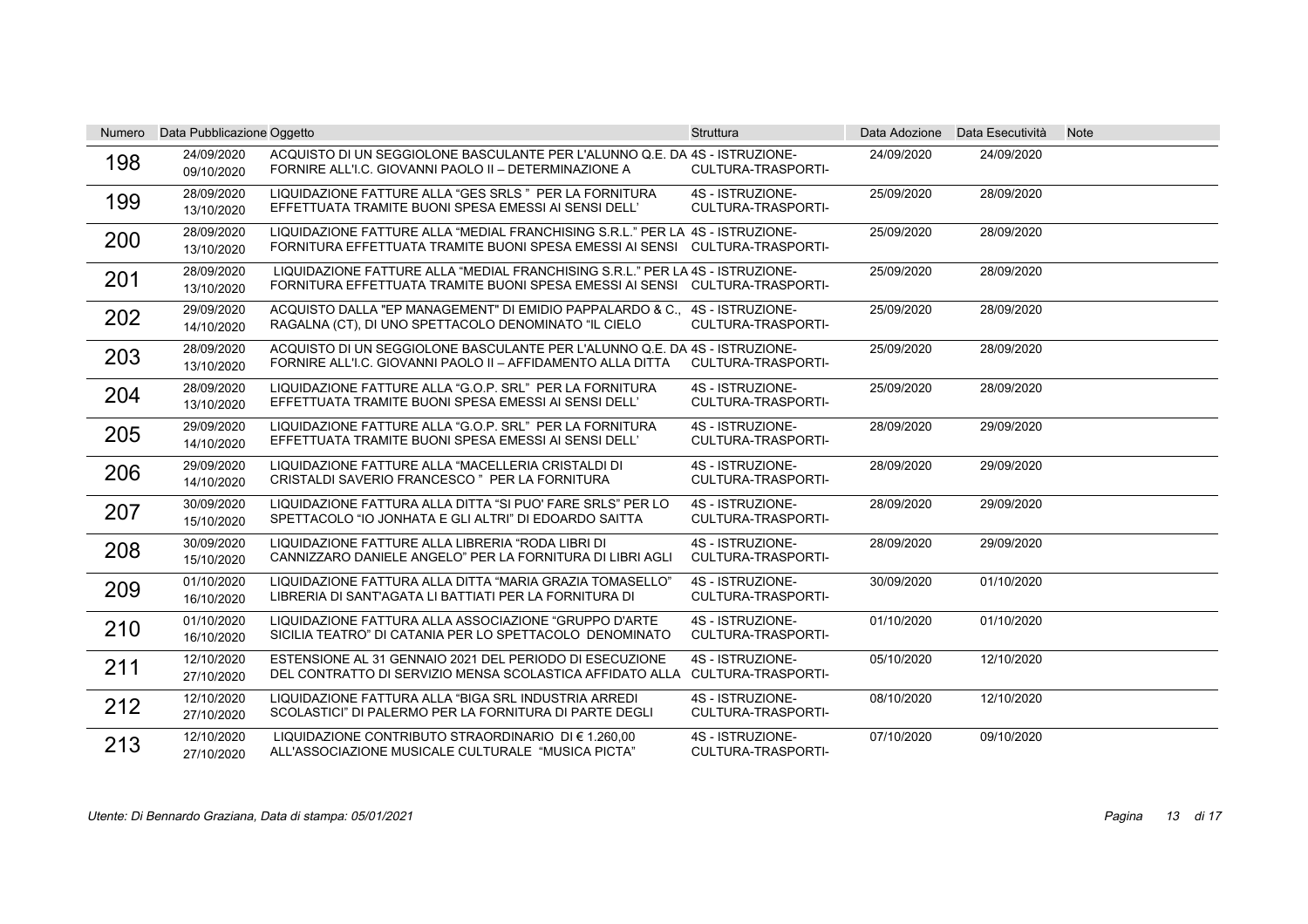| Numero | Data Pubblicazione Oggetto |                                                                                                                                                                 | Struttura                                     |            | Data Adozione Data Esecutività | <b>Note</b>              |
|--------|----------------------------|-----------------------------------------------------------------------------------------------------------------------------------------------------------------|-----------------------------------------------|------------|--------------------------------|--------------------------|
| 214    | 12/10/2020<br>27/10/2020   | LIQUIDAZIONE FATTURA ALLA "EP MANAGEMENT" DI EMIDIO<br>PAPPALARDO & C., RAGALNA (CT), PER LO SPETTACOLO "IL CIELO                                               | 4S - ISTRUZIONE-<br>CULTURA-TRASPORTI-        | 08/10/2020 | 12/10/2020                     |                          |
| 215    | 13/10/2020<br>28/10/2020   | ANNULLAMENTO IN AUTOTUTELA DELLA DETERMINAZIONE N.<br>211/2020 DEL 4° SERVIZIO                                                                                  | 4S - ISTRUZIONE-<br>CULTURA-TRASPORTI-        | 12/10/2020 | 13/10/2020                     |                          |
| 216    | 13/10/2020<br>28/10/2020   | LIQUIDAZIONE SOMME A RIMBORSO DELLE SPESE DI TRASPORTO<br>SCOLASTICO SOSTENUTE DAGLI STUDENTI DELLA SCUOLA                                                      | 4S - ISTRUZIONE-<br>CULTURA-TRASPORTI-        | 12/10/2020 | 13/10/2020                     |                          |
| 217    | 16/10/2020<br>31/10/2020   | ESTENSIONE AL 31 GENNAIO 2021 DEL PERIODO DI ESECUZIONE<br>DEL CONTRATTO DI SERVIZIO DI MENSA SCOLASTICA AFFIDATO                                               | 4S - ISTRUZIONE-<br><b>CULTURA-TRASPORTI-</b> | 13/10/2020 | 16/10/2020                     |                          |
| 218    | 14/10/2020<br>29/10/2020   | CONCESSIONE DI CONTRIBUTO STRAORDINARIO PER L'IMPORTO DI 4S - ISTRUZIONE-<br>€ 500,00 ALLA PARROCCHIA SANT'ANTONIO DI PADOVA DI GRAVINA CULTURA-TRASPORTI-      |                                               | 13/10/2020 | 14/10/2020                     |                          |
| 219    | 14/10/2020<br>29/10/2020   | LIQUIDAZIONE FATTURA ALLA DITTA "EFFECI S.N.C." DI FIORENZA<br>FAILLA E GIOVANNI CULTRARO LIBRERIA DI CATANIA PER LA                                            | 4S - ISTRUZIONE-<br><b>CULTURA-TRASPORTI-</b> | 13/10/2020 | 14/10/2020                     |                          |
| 220    | 16/10/2020<br>31/10/2020   | LIQUIDAZIONE ALLA PAM AUTOLINEE S.R.L.PER IL SERVIZIO DI<br>TRASPORTO URBANO A MEZZO AUTOBUS EFFETTUATO DAL 1 AL 30 CULTURA-TRASPORTI-                          | 4S - ISTRUZIONE-                              | 14/10/2020 | 16/10/2020                     |                          |
| 221    |                            | LIQUIDAZIONE CONTRIBUTO STRAORDINARIO DI € 1.360.00<br>ALL'ASSOCIAZIONE CULTURALE "NUOVO TEATRO INSIEME"                                                        | 4S - ISTRUZIONE-<br>CULTURA-TRASPORTI-        | 15/10/2020 | 19/10/2020                     |                          |
| 222    | 20/10/2020<br>04/11/2020   | LIQUIDAZIONE CONTRIBUTO STRAORDINARIO DI € 2.000,00<br>ALL'ASSOCIAZIONE CULTURALE E MUSICALE "SICILIAN BEAT"                                                    | 4S - ISTRUZIONE-<br>CULTURA-TRASPORTI-        | 15/10/2020 | 19/10/2020                     |                          |
| 223    | 20/10/2020<br>04/11/2020   | LIQUIDAZIONE FATTURA ALLA DITTA "CAVALLOTTO LIBRERIE S.R.L." 4S - ISTRUZIONE-<br>DI CATANIA PER LA FORNITURA DI PUBBLICAZIONI PER UN IMPORTO CULTURA-TRASPORTI- |                                               | 19/10/2020 | 20/10/2020                     |                          |
| 224    | 20/10/2020<br>04/11/2020   | LIQUIDAZIONE CONTRIBUTO AGLI ENTI (ISTITUTI SCOLASTICI ED<br>ASSOCIAZIONI) CHE HANNO ADERITO AL PROGETTO "L'ESTATE 2020 CULTURA-TRASPORTI-                      | 4S - ISTRUZIONE-                              | 20/10/2020 | 20/10/2020                     |                          |
| 225    | 20/10/2020<br>04/11/2020   | LIQUIDAZIONE CONTRIBUTO STRAORDINARIO DI € 1.360.00<br>ALL'ASSOCIAZIONE CULTURALE "NUOVO TEATRO INSIEME"                                                        | 4S - ISTRUZIONE-<br><b>CULTURA-TRASPORTI-</b> | 20/10/2020 | 20/10/2020                     |                          |
| 226    | 30/10/2020<br>14/11/2020   | LIQUIDAZIONE FATTURE ALLA "LIDL ITALIA S.R.L." PER LA<br>FORNITURA EFFETTUATA TRAMITE BUONI SPESA EMESSI AI SENSI                                               | 4S - ISTRUZIONE-<br><b>CULTURA-TRASPORTI-</b> | 26/10/2020 | 30/10/2020                     |                          |
| 227    | 30/10/2020<br>14/11/2020   | LIQUIDAZIONE CONTRIBUTO STRAORDINARIO DI € 3.200.00<br>ALL'ASSOCIAZIONE VOLONTARI "GRAVINA IN LOCO ODV"                                                         | 4S - ISTRUZIONE-<br><b>CULTURA-TRASPORTI-</b> | 27/10/2020 | 30/10/2020                     | imp n 50437 euro 3200,00 |
| 228    | 30/10/2020<br>14/11/2020   | LIQUIDAZIONE CONTRIBUTO STRAORDINARIO DI € 1.260,00 ALLA<br>DITTA "GRASSO MARIA STELLA"                                                                         | 4S - ISTRUZIONE-<br>CULTURA-TRASPORTI-        | 27/10/2020 | 30/10/2020                     |                          |
| 229    | 30/10/2020<br>14/11/2020   | LIQUIDAZIONE A SALDO ALLA ASSOCIAZIONE DILETTANTISTICA<br>JUNIOR CATANIA PER IL PROGETTO DEL BILANCIO PARTECIPATO                                               | 4S - ISTRUZIONE-<br>CULTURA-TRASPORTI-        | 27/10/2020 | 30/10/2020                     |                          |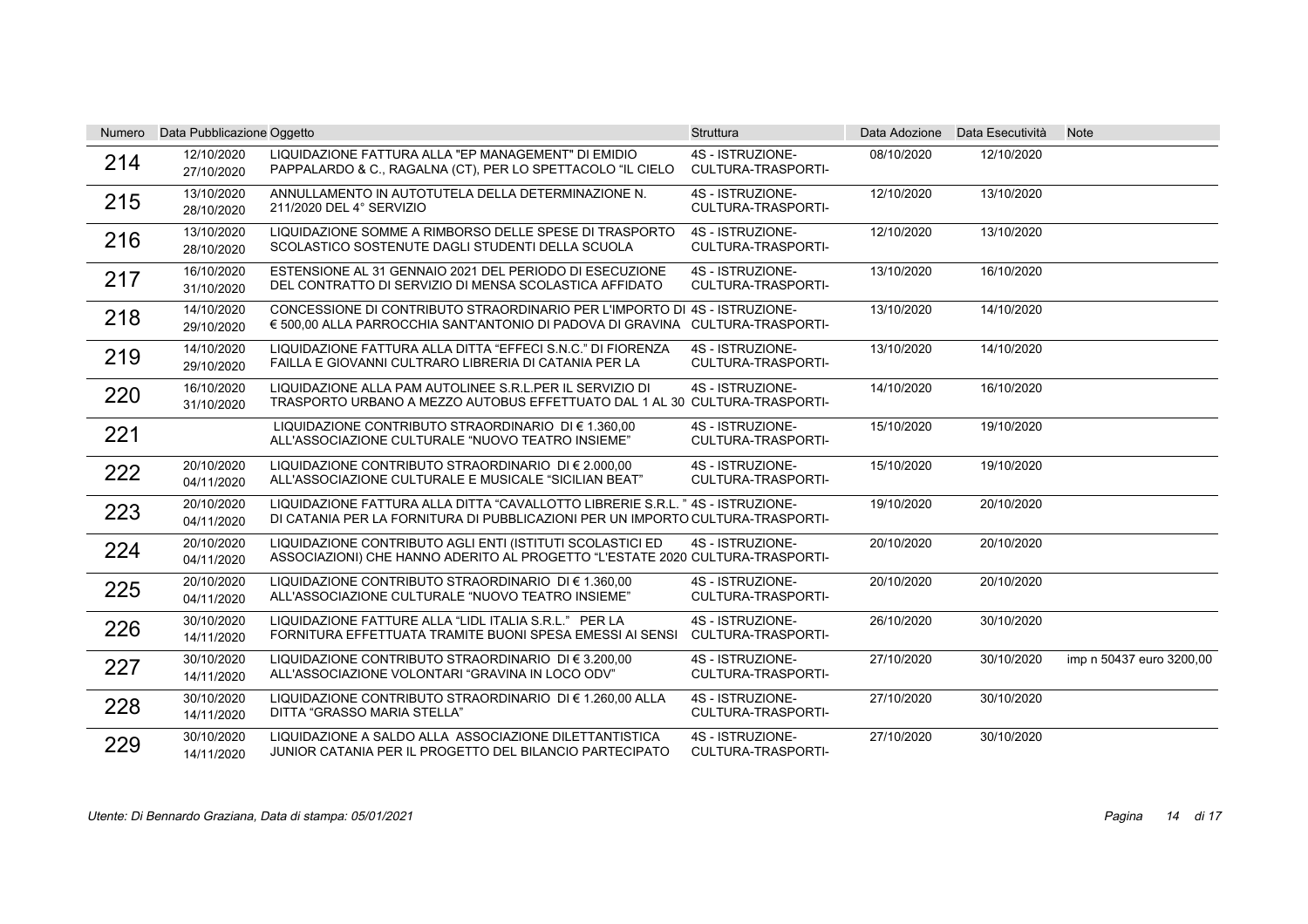| <b>Numero</b> | Data Pubblicazione Oggetto |                                                                                                                                                   | Struttura                                     | Data Adozione | Data Esecutività | <b>Note</b>            |
|---------------|----------------------------|---------------------------------------------------------------------------------------------------------------------------------------------------|-----------------------------------------------|---------------|------------------|------------------------|
| 230           | 30/10/2020<br>14/11/2020   | LIQUIDAZIONE FATTURA ALLA ASSOCIAZIONE ANSPI NUOVA<br>COMPAGNIA ODEON, GRAVINA DI CATANIA, PER I QUATTRO                                          | 4S - ISTRUZIONE-<br>CULTURA-TRASPORTI-        | 29/10/2020    | 30/10/2020       |                        |
| 231           | 30/10/2020<br>14/11/2020   | LIQUIDAZIONE CONTRIBUTO ORDINARIO DI € 2.998.00 CONCESSO<br>ALLA FRATERNITA DI MISERICORDIA O.N.L.U.S. PER LE SPESE DA                            | 4S - ISTRUZIONE-<br><b>CULTURA-TRASPORTI-</b> | 28/10/2020    | 30/10/2020       | imp 49707 euro 2998.00 |
| 232           | 30/10/2020<br>14/11/2020   | LIQUIDAZIONE FATTURA ALLA "NICON S.R.L." PER LA FORNITURA<br>EFFETTUATA TRAMITE BUONI SPESA EMESSI AI SENSI DELL'                                 | 4S - ISTRUZIONE-<br>CULTURA-TRASPORTI-        | 29/10/2020    | 30/10/2020       |                        |
| 233           | 30/10/2020<br>14/11/2020   | LIQUIDAZIONE FATTURE ALLA "COOP ALLEANZA 3.0" PER LA<br>FORNITURA EFFETTUATA TRAMITE BUONI SPESA EMESSI AI SENSI                                  | 4S - ISTRUZIONE-<br><b>CULTURA-TRASPORTI-</b> | 29/10/2020    | 30/10/2020       |                        |
| 234           | 03/11/2020<br>18/11/2020   | AFFIDAMENTO A SEGUITO DELLA RDO N. 2670102 APERTA A TUTTI<br>GLI O.E. DELL'INSTALLAZIONE DI UN IMPIANTO CITOFONICO PER IL                         | 4S - ISTRUZIONE-<br><b>CULTURA-TRASPORTI-</b> | 02/11/2020    | 02/11/2020       |                        |
| 235           | 03/11/2020<br>18/11/2020   | LIQUIDAZIONE CONTRIBUTO STRAORDINARIO DI € 1.859,20<br>ALL'ASSOCIAZIONE CULTURALE "LA CLAQUE"                                                     | 4S - ISTRUZIONE-<br>CULTURA-TRASPORTI-        | 29/10/2020    | 02/11/2020       | imp 50400 euro 1859,20 |
| 236           | 03/11/2020<br>18/11/2020   | LIQUIDAZIONE CONTRIBUTO STRAORDINARIO DI € 500,00 ALLA<br>PARROCCHIA DI SANT'ANTONIO DI PADOVA PER I FESTEGGIAMENTI CULTURA-TRASPORTI-            | 4S - ISTRUZIONE-                              | 29/10/2020    | 02/11/2020       | imp 50492 euro 500,00  |
| 237           | 02/11/2020<br>17/11/2020   | CONCESSIONE DI PATROCINIO NON ONEROSO CON UTILIZZO DEL<br>NOME E DEL LOGO DEL COMUNE DI GRAVINA DI CATANIA A "SICILIA CULTURA-TRASPORTI-          | 4S - ISTRUZIONE-                              | 02/11/2020    | 02/11/2020       |                        |
| 238           | 03/11/2020<br>18/11/2020   | LIQUIDAZIONE FATTURA ALLA DITTA "PRENDITI IL TUO TEMPO S.R.L. 4S - ISTRUZIONE-<br>" DI CATANIA PER LA FORNITURA DI PUBBLICAZIONI PER UN           | CULTURA-TRASPORTI-                            | 02/11/2020    | 03/11/2020       |                        |
| 239           | 03/11/2020<br>18/11/2020   | ORGANIZZAZIONE DELL'ATTIVITÀ LAVORATIVA IN MODALITÀ DI<br>"LAVORO AGILE" PER PARTE DEI DIPENDENTI DEL 4° SERVIZIO DAL                             | 4S - ISTRUZIONE-<br>CULTURA-TRASPORTI-        | 03/11/2020    | 03/11/2020       |                        |
| 240           | 10/11/2020<br>25/11/2020   | LIQUIDAZIONE FATTURE ALLA "EUROSPIN SICILIA S.P.A." PER LA<br>FORNITURA EFFETTUATA TRAMITE BUONI SPESA EMESSI AI SENSI                            | 4S - ISTRUZIONE-<br><b>CULTURA-TRASPORTI-</b> | 09/11/2020    | 10/11/2020       |                        |
| 241           | 11/11/2020<br>26/11/2020   | LIQUIDAZIONE FATTURA ALLA ASSOCIAZIONE ARTISTICA<br>CULTURALE "LUCI DELLA RIBALTA", PER LA REALIZZAZIONE DI UN                                    | 4S - ISTRUZIONE-<br>CULTURA-TRASPORTI-        | 10/11/2020    | 11/11/2020       |                        |
| 242           | 11/11/2020<br>26/11/2020   | LIQUIDAZIONE ALLA G.&C. SERVIZI GLOBALI S.R.L. PER IL SERVIZIO<br>DI MENSA SCOLASTICA - OTTOBRE 2020; IMPORTO EURO 10.963,91 - CULTURA-TRASPORTI- | 4S - ISTRUZIONE-                              | 10/11/2020    | 11/11/2020       |                        |
| 243           | 12/11/2020<br>27/11/2020   | AFFIDAMENTO A SEGUITO DELLA RDO N. 2684571 DEL SERVIZIO DI<br>PORTIERATO A TRE SEDI COMUNALI CON VERIFICA RISPETTO                                | 4S - ISTRUZIONE-<br><b>CULTURA-TRASPORTI-</b> | 10/11/2020    | 12/11/2020       |                        |
| 244           | 17/11/2020<br>02/12/2020   | LIQUIDAZIONE A SALDO ALLA "BIGA SRL INDUSTRIA ARREDI<br>SCOLASTICI" DI PALERMO PER LA FORNITURA DEGLI ARREDI                                      | 4S - ISTRUZIONE-<br>CULTURA-TRASPORTI-        | 16/11/2020    | 16/11/2020       |                        |
| 245           | 17/11/2020<br>02/12/2020   | LIQUIDAZIONE CONTRIBUTO STRAORDINARIO DI € 610,00<br>ALL'ASSOCIAZIONE "MAPOLYSA"                                                                  | 4S - ISTRUZIONE-<br>CULTURA-TRASPORTI-        | 16/11/2020    | 16/11/2020       | imp 50394 euro 610,00  |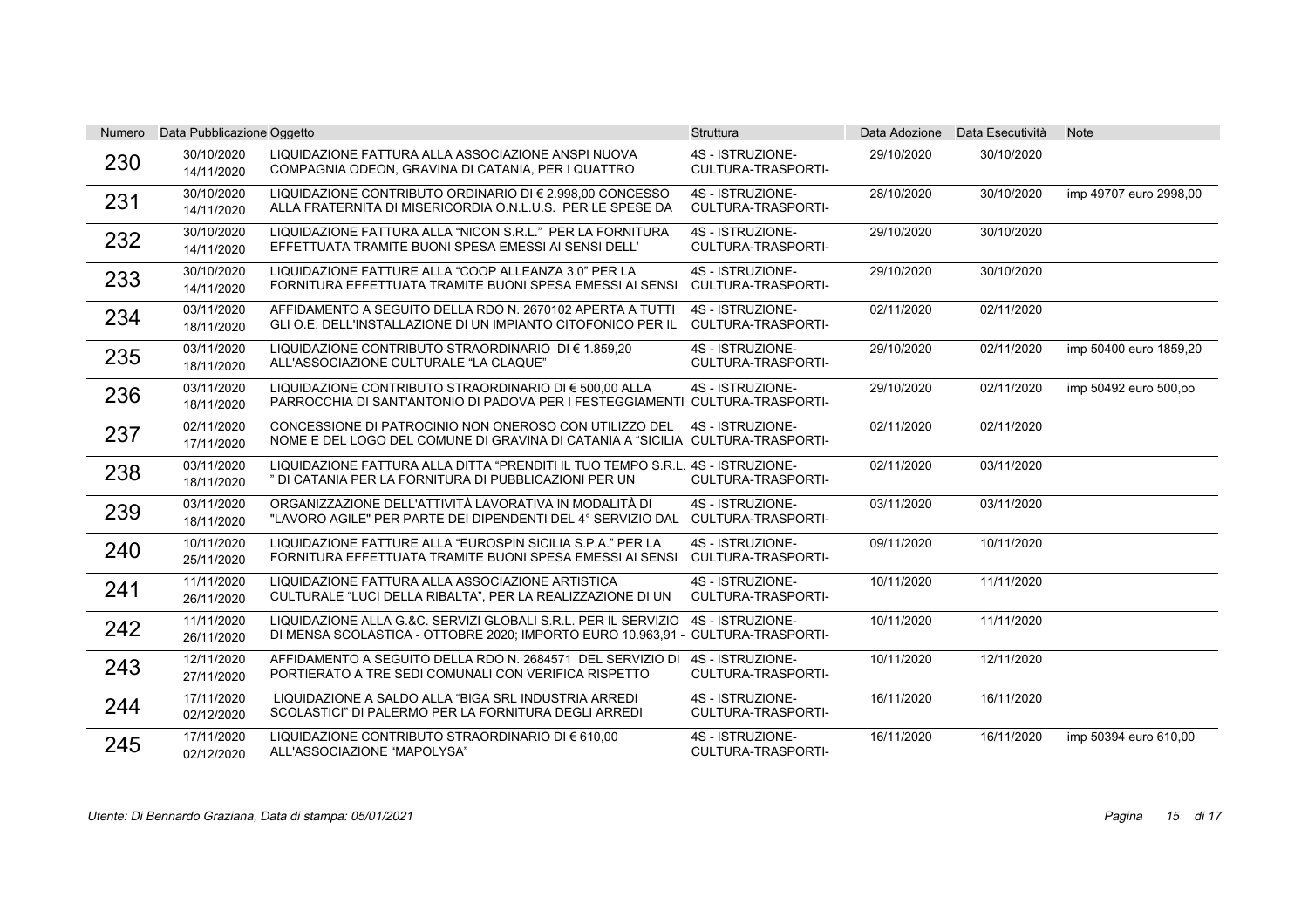| <b>Numero</b> | Data Pubblicazione Oggetto |                                                                                                                                                              | <b>Struttura</b>                              |            | Data Adozione Data Esecutività | <b>Note</b>           |
|---------------|----------------------------|--------------------------------------------------------------------------------------------------------------------------------------------------------------|-----------------------------------------------|------------|--------------------------------|-----------------------|
| 246           | 17/11/2020<br>02/12/2020   | LIQUIDAZIONE ALLA PAM AUTOLINEE S.R.L.PER IL SERVIZIO DI<br>TRASPORTO URBANO A MEZZO AUTOBUS EFFETTUATO DAL 1 AL 31 CULTURA-TRASPORTI-                       | 4S - ISTRUZIONE-                              | 17/11/2020 | 17/11/2020                     |                       |
| 247           | 26/11/2020<br>11/12/2020   | CONTRIBUTO ALLE FAMIGLIE DI BAMBINI E BAMBINE DELLE CLASSI<br>PRIMAVERA E DELL'INFANZIA PER IL PARZIALE RECUPERO DELLE                                       | 4S - ISTRUZIONE-<br><b>CULTURA-TRASPORTI-</b> | 24/11/2020 | 25/11/2020                     |                       |
| 248           | 25/11/2020<br>10/12/2020   | LIQUIDAZIONE FATTURE ALLA "MD S.P.A." PER LA FORNITURA<br>EFFETTUATA TRAMITE BUONI SPESA EMESSI AI SENSI DELL'                                               | 4S - ISTRUZIONE-<br><b>CULTURA-TRASPORTI-</b> | 25/11/2020 | 25/11/2020                     |                       |
| 249           | 03/12/2020<br>18/12/2020   | LIQUIDAZIONE A "RIZZO IMPIANTI" DI RIZZO FILIPPO PER<br>L'INSTALLAZIONE DI UN IMPIANTO CITOFONICO AL CENTRO CIVICO. CULTURA-TRASPORTI-                       | 4S - ISTRUZIONE-                              | 26/11/2020 | 03/12/2020                     |                       |
| 250           | 01/12/2020<br>16/12/2020   | LIQUIDAZIONE FATTURE AL "SUPERMERCATO C.S. S.R.L." PER LA<br>FORNITURA EFFETTUATA TRAMITE BUONI SPESA EMESSI AI SENSI                                        | 4S - ISTRUZIONE-<br>CULTURA-TRASPORTI-        | 30/11/2020 | 01/12/2020                     |                       |
| 251           | 01/12/2020<br>16/12/2020   | LIQUIDAZIONE CONTRIBUTO STRAORDINARIO DI € 610,00<br>ALL'ASSOCIAZIONE CULTURALE "NO NAME"                                                                    | 4S - ISTRUZIONE-<br><b>CULTURA-TRASPORTI-</b> | 30/11/2020 | 01/12/2020                     | IMP 50437 EURO 610,00 |
| 252           | 02/12/2020<br>17/12/2020   | LIQUIDAZIONE CONTRIBUTO DI € 650,00 CONCESSO ALL'I.C.<br>"GIOVANNI PAOLO II" DI GRAVINA DI CATANIA PER LA                                                    | 4S - ISTRUZIONE-<br><b>CULTURA-TRASPORTI-</b> | 01/12/2020 | 02/12/2020                     | IMP 49754 EURO 650,00 |
| 253           | 07/12/2020<br>22/12/2020   | LIQUIDAZIONE ALLA PAM AUTOLINEE S.R.L.PER IL SERVIZIO DI<br>TRASPORTO URBANO A MEZZO AUTOBUS EFFETTUATO DAL 1 AL 30 CULTURA-TRASPORTI-                       | 4S - ISTRUZIONE-                              | 03/12/2020 | 04/12/2020                     |                       |
| 254           | 07/12/2020<br>22/12/2020   | LIQUIDAZIONE FATTURE ALLA "MEDIAL FRANCHISING S.R.L." PER LA 4S - ISTRUZIONE-<br>FORNITURA EFFETTUATA TRAMITE BUONI SPESA EMESSI AI SENSI CULTURA-TRASPORTI- |                                               | 03/12/2020 | 04/12/2020                     |                       |
| 255           | 03/12/2020<br>18/12/2020   | PROSECUZIONE ATTIVITÀ LAVORATIVA IN MODALITÀ DI "LAVORO<br>AGILE" PER PARTE DEI DIPENDENTI DEL 4° SERVIZIO DAL 7 AL 31                                       | 4S - ISTRUZIONE-<br>CULTURA-TRASPORTI-        | 03/12/2020 | 03/12/2020                     |                       |
| 256           | 09/12/2020<br>24/12/2020   | LIQUIDAZIONE FATTURE ALLA "AVICOLA SICILIANA S.R.L." PER LA<br>FORNITURA EFFETTUATA TRAMITE BUONI SPESA EMESSI AI SENSI                                      | 4S - ISTRUZIONE-<br>CULTURA-TRASPORTI-        | 07/12/2020 | 07/12/2020                     |                       |
| 257           | 09/12/2020<br>24/12/2020   | IMPEGNO SOMME PER IL VERSAMENTO DI QUANTO DOVUTO ALLA<br>REGIONE SICILIANA ED ALLA CITTÀ METROPOLITANA DI CATANIA                                            | 4S - ISTRUZIONE-<br><b>CULTURA-TRASPORTI-</b> | 07/12/2020 | 09/12/2020                     |                       |
| 258           | 09/12/2020<br>24/12/2020   | LIQUIDAZIONE ALLA G.&C. SERVIZI GLOBALI S.R.L. PER IL SERVIZIO<br>DI MENSA SCOLASTICA - NOVEMBRE 2020; IMPORTO EURO 12.053.62 CULTURA-TRASPORTI-             | 4S - ISTRUZIONE-                              | 09/12/2020 | 09/12/2020                     |                       |
| 259           | 10/12/2020<br>25/12/2020   | IMPEGNO DELLE SOMME NECESSARIE ALL'EMISSIONE ED AL<br>SUCCESSIVO RIMBORSO ALLE LIBRERIE DEI "BUONI LIBRO"                                                    | 4S - ISTRUZIONE-<br><b>CULTURA-TRASPORTI-</b> | 10/12/2020 | 10/12/2020                     |                       |
| 260           | 16/12/2020<br>31/12/2020   | LIQUIDAZIONE FATTURE ALLA DITTA TERMINAL VIDEO ITALIA S.R.L.<br>DI GRANAROLO DELL'EMILIA (BO) 40057 PER LA FORNITURA DI                                      | 4S - ISTRUZIONE-<br>CULTURA-TRASPORTI-        | 16/12/2020 | 16/12/2020                     |                       |
| 261           | 23/12/2020<br>07/01/2021   | ANNULLAMENTO IN AUTOTUTELA DELLA DETERMINAZIONE N.<br>254/2020 DEL 4° SERVIZIO. ACCERTAMENTO E IMPEGNO                                                       | 4S - ISTRUZIONE-<br>CULTURA-TRASPORTI-        | 21/12/2020 | 22/12/2020                     |                       |